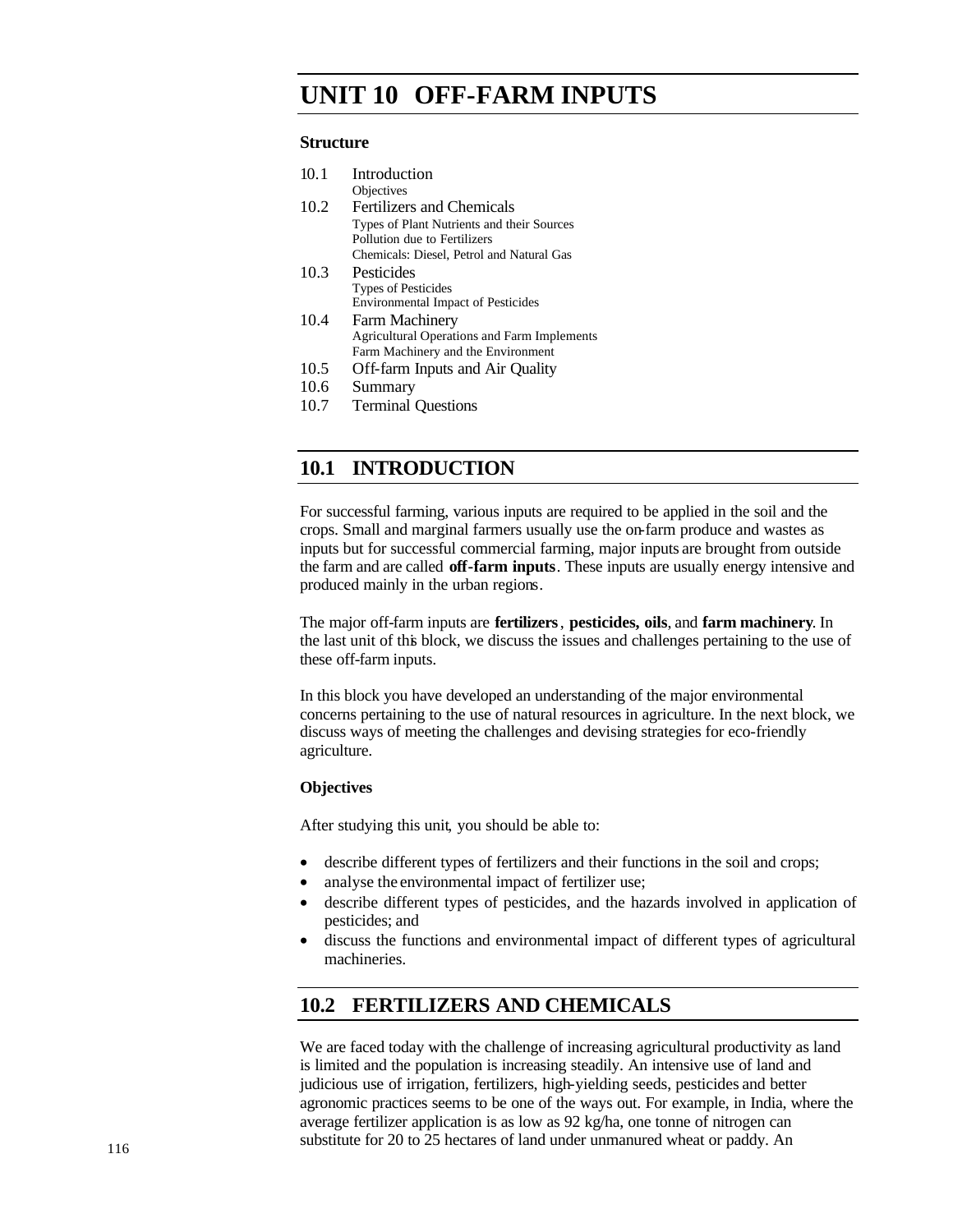**Off-Farm Inputs** additional production of one million tonnes of N would mean creation of the equivalent of 20 million hectares of unmanured wheat land.

Thus, a balanced use of fertilizers allows for greater productivity from the same area of land. Fertilizer use substitutes labour and improves its output. For instance, the overhead labour costs on land, tillage, irrigation, weed control and seeding will not vary much whether one produces 10 quintals or 50 quintals yield per hectare. Thus, by the use of fertilizers, the same field can produce 50 quintals per hectare by using approximately the same amount of labour. This is one way of improving the productivity of man hours used in agriculture in South Asian Countries.

The rapid increase in production brought about by the high-yielding varieties could not have been possible without the use of heavy doses of fertilizers. The main superiority of the high-yielding varieties lies in higher response per unit nutrient as compared with local varieties. Moreover, the high-yielding varieties can stand heavier doses of fertilizer without lodging. Thus, more fertilizer means more production.

Fertilizers also increase the efficiency of irrigation water and in fact irrigation without fertilizers is like a resource wasted. On a most conservative estimate, it is evident that if adequate fertilizer is available for the entire irrigated area, food production can be easily trebled as compared to the present level. Thus, the easiest solution of the food problem in these countries lies in the **balanced use of fertilizers.** 

However, the indiscriminate use of fertilisers and their negative impact on the environment has led to many misconceptions about their use.

#### **Some Wrong Notions about Fertilizer Use**

As far as the use of fertilizers is concerned, a major issue today is that it may spoil the farmer's land, which is so very precious to him and which is his heritage from generations.

What we need to remember is that the balanced and scientific use of fertilizers containing nitrogen (N), phosphorus (P) and potassium (K) will not create any problems but any long-term use of nitrogen or any other single fertilizer alone can cause imbalance of nutrients. Thus, it is very essential to make use of modern tools such as frequent soil testing and keep checking the nutrient status of soil.

Long-term experiments conducted in many parts of India as well as other countries have clearly shown that with balanced fertilization not only continuous high production is maintained but soil fertility is also improved. However, a wrong selection of fertilizers, without the knowledge of the soil test values, can create other fertility problems. For instance, in a highly acid soil or low pH, continuous use of ammonium sulphate may cause reduction of pH and thus may affect availability of many nutrients. Likewise, indiscriminate use of high doses of phosphates can reduce availability of zinc in soils which have marginal supply of the nutrient. It hardly needs to be emphasized that **fertilizer application requires sound knowledge in order to derive maximum benefit.** 

The second misconception about fertilizers is that these can be used only for irrigated soils and their use is dangerous for unirrigated soils, particularly low rainfall areas.

As far as unirrigated areas are concerned, if the crop is sown in proper moisture, the fertilizer applied acts as an insurance against drought. **The dose of fertilizer and the method of application has to be carefully selected depending primarily on the rainfall pattern and seasonally available soil moisture conditions**. The foliar application of fertilizers is the surest way of making the best use of fertilizers under unirrigated conditions.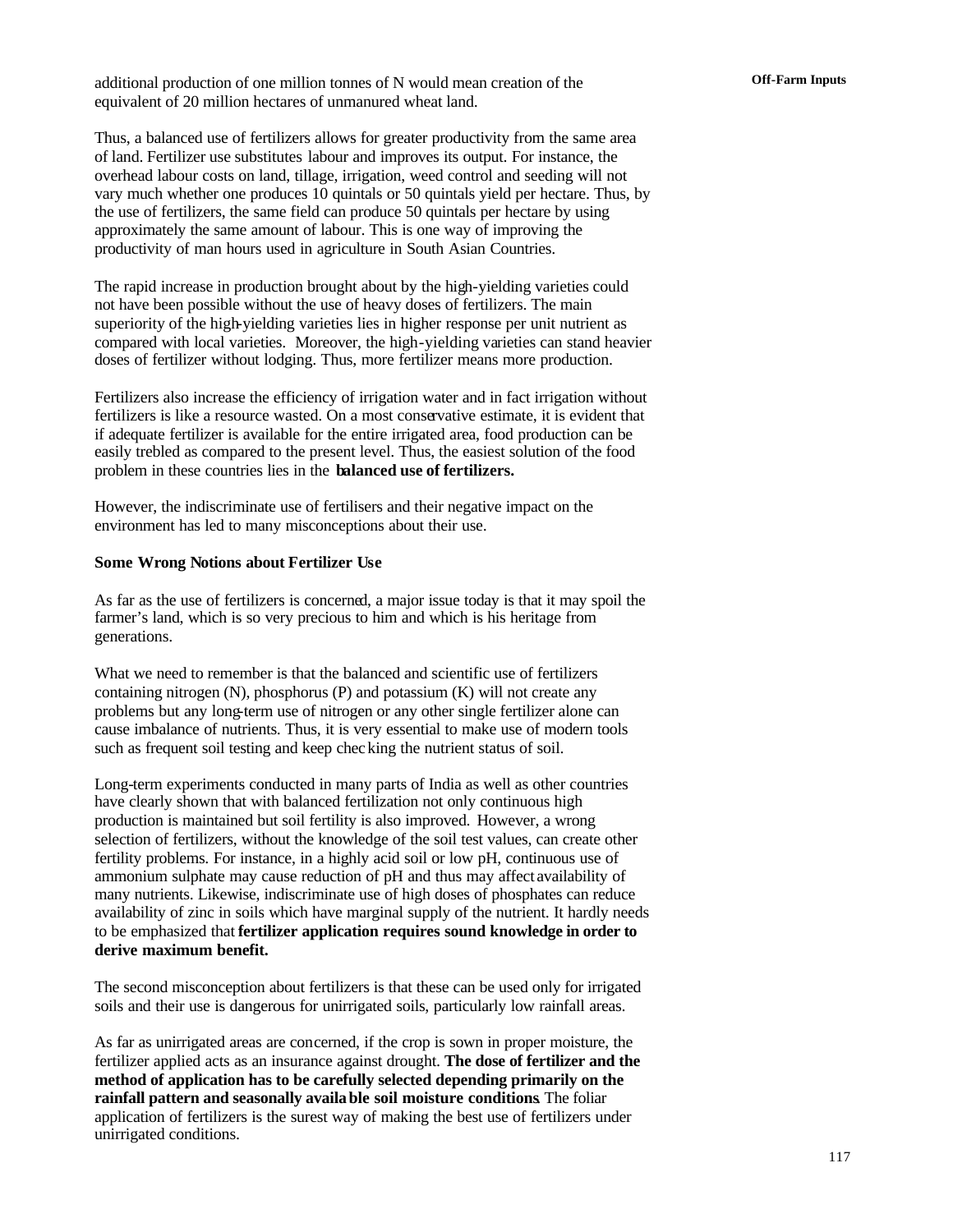The third notion about fertilizers is that they are expensive. No doubt, fertilizers in developing countries cost much more than in many advanced countries, but the investment on fertilizers produces the best dividends. The dividends increase as the price of the produce increases.

### **10.2.1 Types of Plant Nutrients and their Sources**

Plants require 16 essential nutrients to grow of which carbon, hydrogen and oxygen are taken from the air and soil water, while the other 13 are supplied by the soil. On the basis of the amounts in which these 13 elements are taken up by the crop plants, they are classified as follows:

**Primary nutrients (N, P, and K):** These nutrients are taken up by the crop plants in the largest amount and are the nutrients most commonly applied almost each crop season unless organic farming is practiced. The materials containing one or more of these three nutrients are known as fertilizers. Some fertilizers do contain some secondary and micronutrients also.

**Secondary nutrients (Ca, Mg, and S):** The nutrients Calcium (Ca), Magnesium (Mg) and Sulphur (S) are taken up in the next largest amounts next only to N and K, but their uptake is not as high.

**Micro-nutrients:** There are several micro-nutrients with different functions.

The important functions and deficiency symptoms of essential plant nutrients are given in Table 10.1.

| <b>Type of Nutrient</b>    | <b>Functions in Plants</b>                                                                                                                                    | <b>Deficiency Symptoms</b>                                                                                                                                                                                                         |  |  |  |  |
|----------------------------|---------------------------------------------------------------------------------------------------------------------------------------------------------------|------------------------------------------------------------------------------------------------------------------------------------------------------------------------------------------------------------------------------------|--|--|--|--|
|                            | <b>Primary Nutrients</b>                                                                                                                                      |                                                                                                                                                                                                                                    |  |  |  |  |
| <b>Nitrogen</b>            | Synthesis of amino acids,<br>proteins, chlorophyll, nucleic<br>acids, coenzymes                                                                               | Light-green coloured leaves,<br>lower leaves turn yellow and die<br>in severe deficiency                                                                                                                                           |  |  |  |  |
| <b>Phosphorus</b>          | Metabolic transfer processes,<br>Purplish leaves, especially on the<br>ATP, ADP, photosynthesis,<br>margins<br>and respiration; component<br>of phospholipids |                                                                                                                                                                                                                                    |  |  |  |  |
| <b>Potassium</b>           | Involved in sugar and starch<br>formation; lipid metabolism<br>and nitrogen fixation;<br>neutralize organic acids                                             | Marginal burning of leaves,<br>curling of leaves                                                                                                                                                                                   |  |  |  |  |
| <b>Secondary nutrients</b> |                                                                                                                                                               |                                                                                                                                                                                                                                    |  |  |  |  |
| Calcium                    | Component of cell walls; cell<br>growth and cell division;<br>cofactor for some enzymes.                                                                      | Failure in the development of<br>terminal bud, dead spots in the<br>mid rib of some plants. In corn,<br>tip of the new leaves may be<br>covered with a sticky, gelatinous<br>material that causes them to<br>adhere to one another |  |  |  |  |
| <b>Magnesium</b>           | Components of chlorophyll,<br>hence essential for food<br>synthesis in plants                                                                                 | Light green leaves and yellowing<br>of leaves similar to N. In<br>rapeseed the leaves are cupped<br>inward                                                                                                                         |  |  |  |  |

**Table 10.1: Plant nutrients, their functions and deficiency symptoms**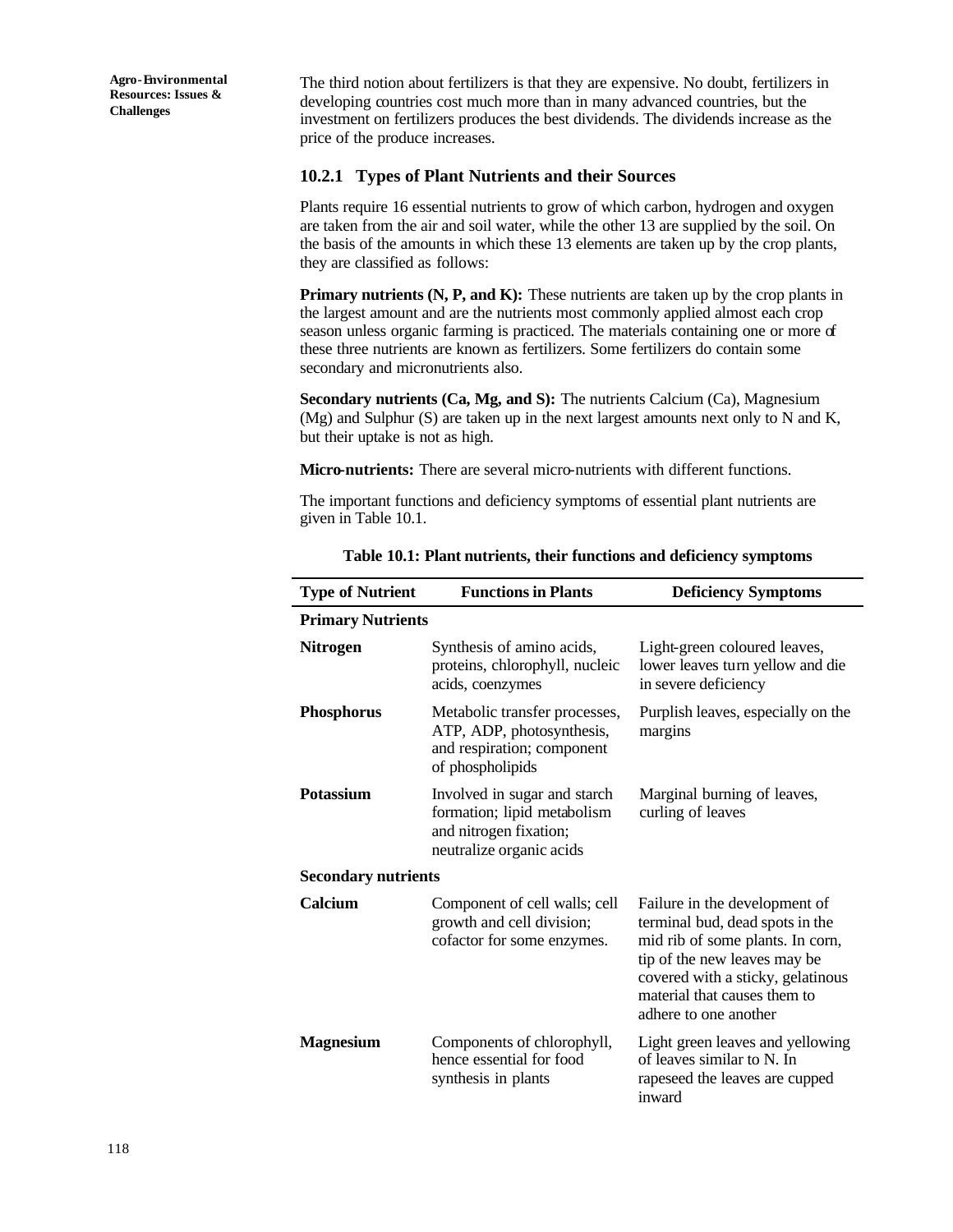| Zinc             | Formation of auxins and<br>chloroplasts; carbohydrate<br>metabolism; stabilizing and<br>structural orientation of<br>membrane proteins                                     | Stunted growth, pale to white<br>colouration of young leaves<br>white colouration of young<br>leaves-white bud and white<br>streaks in leaves of corn;<br>brownish red (rusty)<br>discolouration of leaves in rice<br>known popularly as "Khaira"<br>disease in rice. Corn, beans,<br>citrus and rice are indicator plants<br>for zinc deficiency |
|------------------|----------------------------------------------------------------------------------------------------------------------------------------------------------------------------|---------------------------------------------------------------------------------------------------------------------------------------------------------------------------------------------------------------------------------------------------------------------------------------------------------------------------------------------------|
| <b>Manganese</b> | Photosynthesis-evolution of<br>oxygen, oxidation-reduction<br>processes, decarboxylation<br>and hydrolysis reactions                                                       | Intravenous discolouration green<br>veins against a pale backgrounds;<br>whitening and abscission of<br>leaves, grey speck of oats, marsh<br>spots of peas                                                                                                                                                                                        |
| <b>Iron</b>      | Structural component of<br>cytochromes, perrichrome,<br>and haemoglobin and thus<br>involved in oxidation -<br>reduction reactions in<br>respiration and<br>photosynthesis | Yellowing or whitening of young<br>leaves. In severe deficiency in<br>rice nurseries, or direct-seeded<br>rice or sorghum fields the entire<br>plants may turn pale or white.<br>Pale yellow inter-veinal chlorosis<br>in stem                                                                                                                    |
| Copper           | Constituent of chlorophyll,<br>catalyst for respiration,<br>carbohydrate, and protein<br>metabolism                                                                        | Stunted growth, terminal leaf<br>buds die, leaf tips become white,<br>and leaves are narrowed and<br>twisted                                                                                                                                                                                                                                      |
| <b>Boron</b>     | Involved in germination and<br>pollen tube growth; fruiting,<br>cell division, nitrogen<br>metabolism                                                                      | Terminal buds die, rosette<br>formation, flower or fruit<br>shedding                                                                                                                                                                                                                                                                              |
| Molybdenum       | Essential component of<br>nitrate reductase and<br>nitrogenase, thus important<br>in N fixation by legumes                                                                 | Resembles N-deficiency<br>symptom, 'whip tail' disease of<br>cauliflower                                                                                                                                                                                                                                                                          |
| <b>Chlorine</b>  | Involved in the evolution of<br>oxygen in photosystem II of<br>photosynthesis, raising cell<br>osmotic pressure                                                            | Chlorotic leaves, some leaf<br>necrosis.                                                                                                                                                                                                                                                                                                          |

We also list the sources of primary, secondary and micronutrients (Table 10.2).

| <b>Nutrient</b> | <b>Material</b>              | Content $(\% )$ |
|-----------------|------------------------------|-----------------|
| Nitrogen $(N)$  | Ammonium sulphate            | 21              |
|                 | Ammonium nitrate sulphate    | 30              |
|                 | Ammonium chloride*           | $25 - 26$       |
|                 | Anhydrous ammonia            | 82              |
|                 | Calcium ammonium nitrate     | 20.5            |
|                 | (Ammonium nitrate with lime) |                 |
|                 | Calcium cynamide             | 22              |
|                 | Sodium nitrate               | 16              |
|                 | Urea                         |                 |

# **Table 10.2: Some commonly available sources of plant nutrients**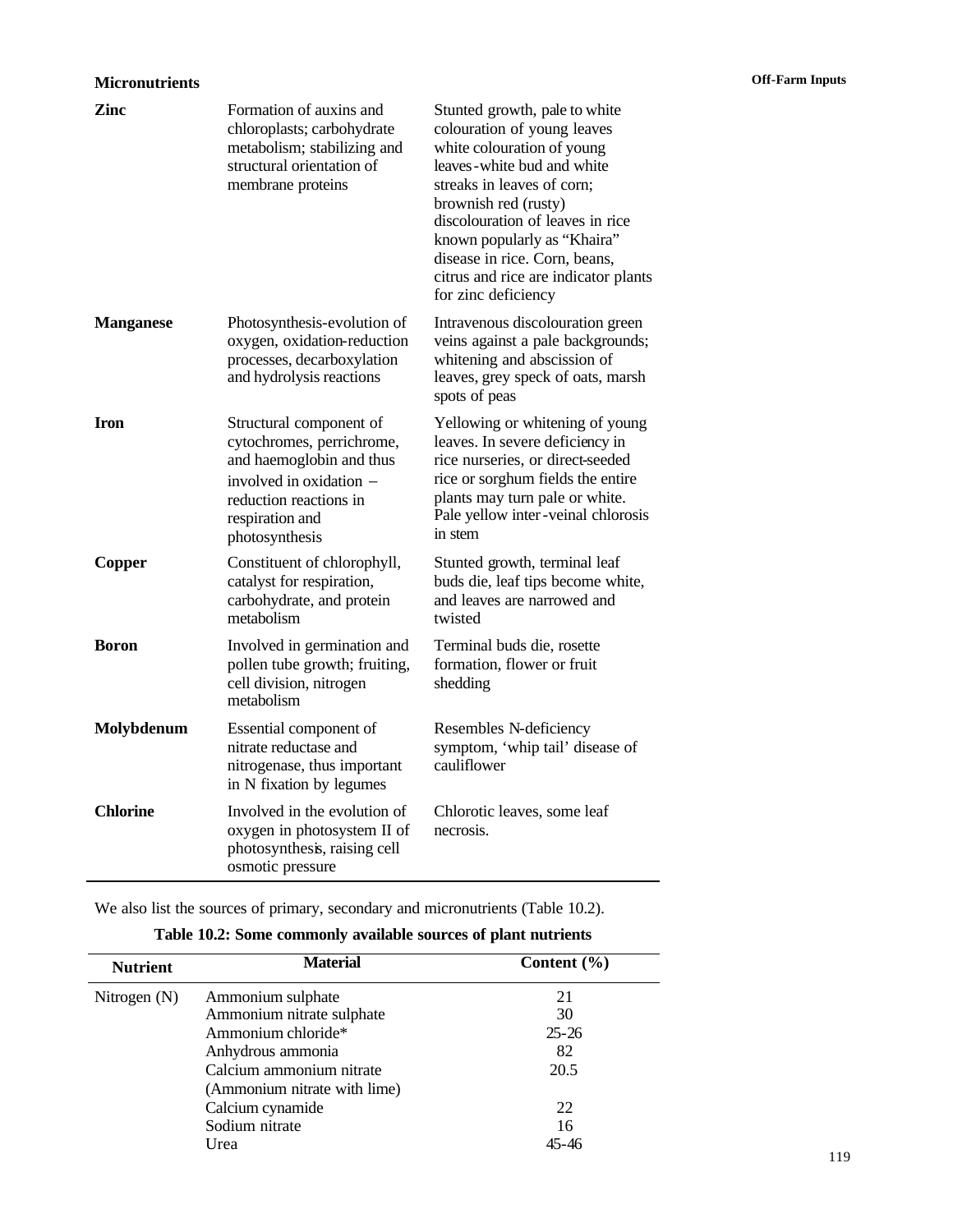|                               | Urea sulphate<br>Urea-ammonium nitrate (solution)<br>Ammonium sulphate<br>Ammonium phosphate sulphate                                                                                                                             | 30-40<br>28-32<br>23.7<br>15.5                                                                  |
|-------------------------------|-----------------------------------------------------------------------------------------------------------------------------------------------------------------------------------------------------------------------------------|-------------------------------------------------------------------------------------------------|
| Nitrogen<br>Phosphate<br>(NP) | Ammoniated ordinary super phosphate<br>Monoammonium phosphate<br>Diammonium phosphate<br>Ammonium phosphate sulphur<br>Ammonium polyphosphate solution<br>Urea-ammonium phosphate<br>Urea-phosphate<br>*66% Chloride              | $\overline{4}$<br>11<br>18-21<br>13-16<br>10-11<br>21-38<br>17                                  |
| Phosphate $(P)$               | Ordinary super phosphate<br>Concentrated super phosphate                                                                                                                                                                          | 13.9<br>1.5                                                                                     |
| Potassium $(K)$               | Potassium sulphate<br>Potassium magnesium sulphate                                                                                                                                                                                | 17.6<br>22.0                                                                                    |
| Calcium (Ca)                  | Agril. limestone<br>Basic slag & delomite<br>Gypsum<br>Single superphosphate<br>Rock phosphate                                                                                                                                    | 80-95 CaCO <sub>3</sub><br>20-45 CaO<br>40 CaO<br>25-30 CaO<br>40-48 CaO                        |
| Magnesium<br>(Mg)             | Magnesite<br>Magnesium sulphate (Magsulf)<br>Devimicroshakti<br>Multiplex<br>Aries Chelamag<br>Dolomite<br>LCFC slag                                                                                                              | $40$ NgO<br>$16\text{MgO}$<br>2 Mg<br>$10\,\text{MgO}$<br>$5\,\mathrm{Mg}$<br>5-20 MgO<br>7 MgO |
| Sulphur $(S)$                 | Ammonium sulphate<br>Single super-phosphate<br>Potassium sulphate<br>Ammonium phosphate sulphate<br>Gypsum or calcium sulphate<br>Iron pyrites<br>Elemental sulphur<br>Magnesium sulphate<br>All sulphate salts of micronutrients | 24<br>12<br>18<br>15<br>18<br>22-24<br>85-100<br>13<br>13-19                                    |
| Boron $(B)$                   | Borax (deca)<br>Borax (penta)<br>Boric acid<br><b>SOLUBOR</b><br>Boronated gypsum                                                                                                                                                 | 11.3<br>15.0<br>17.5<br>20.5<br>1.5-3.0                                                         |
| Copper (Cu)                   | Copper sulphate<br>Aries chelacor (Chelated)<br>Chelekta 25 (Chelated)<br>Devimicroshakti<br>Multiplex                                                                                                                            | 24<br>6<br>12<br>5<br>8                                                                         |
| Iron (Fe)                     | Ferrous sulphate<br>Amity clawfer<br>Chelekta 10<br>Devimicroshakti<br>Chelated iron                                                                                                                                              | 19<br>12<br>12<br>5<br>12                                                                       |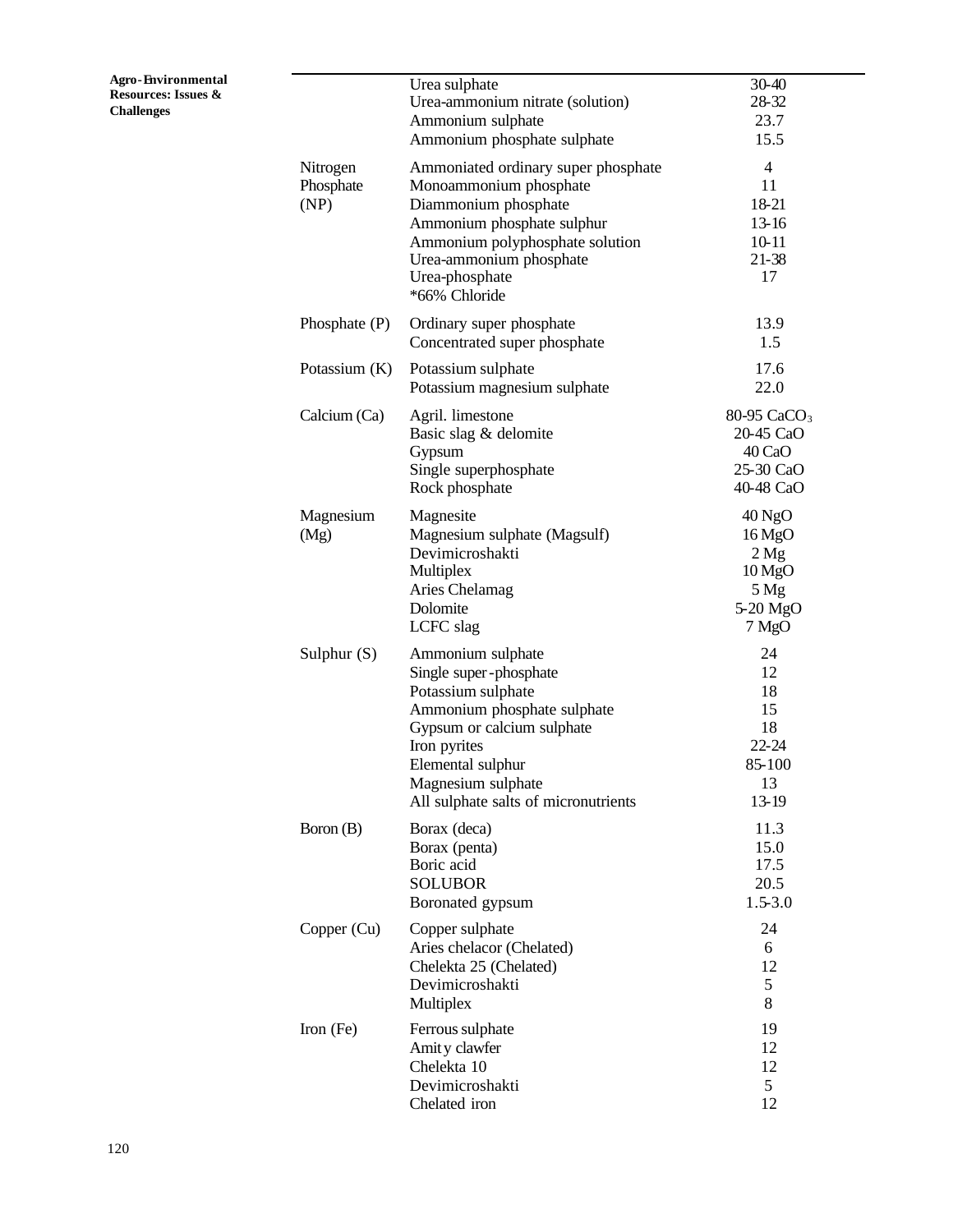| Manganese<br>(Mn)        | Manganese sulphate<br>Aries Mn-chel<br>Chelekta-20 (Chelated)<br>Devimicroshakti<br>Multiplex chelated                                                         | 30.5<br>11<br>12<br>5<br>12                  | <b>Off-Farm Inputs</b> |
|--------------------------|----------------------------------------------------------------------------------------------------------------------------------------------------------------|----------------------------------------------|------------------------|
| Molybdenum<br>(Mo)       | Ammonium mollybdate<br>Devimicroshakti<br>Multiplex nitrofix                                                                                                   | 54<br>5                                      |                        |
| $\text{Zinc}(\text{Zn})$ | Zinc sulphate<br>Zinc spray<br>Amity clawzin (Chelated)<br>Aries chelamia<br>Chelekta-5<br>Devimicroshakti (WSP)<br>Multiplex (Chelated)<br>Zimin-F (Chelated) | 21<br>4<br>12<br>12<br>12<br>113<br>12<br>12 |                        |
| Chlorine (Cl)            | Potassium Chloride<br><b>NPK</b> Complexes                                                                                                                     | 48<br>variable                               |                        |

All nitrogenous fertilizers are produced from ammonia gas. Over 90 million mega grams (Mg) of nitrogen are commercially fixed each year world wide for use as fertilizers.

#### **Fertilizers and Crops**

A study conducted by FAO shows that there is a highly significant relationship between fertilizer consumption and crop yields in different countries of the world. A strong parallelism between the fertilizer consumption and crop production has been observed in India as well (see Table 10.3).

**Table 10.3: Responses (kg grain/kg N) of different varieties of rice and wheat to nitrogen**

|             | Dose kg N/hectare | <b>High-yielding variety</b> | <b>Local best variety</b> |
|-------------|-------------------|------------------------------|---------------------------|
| <b>Rice</b> | 40                | 19.22                        | 17.90                     |
|             | 80                | 16.53                        | 13.54                     |
|             | 120               | 12.98                        | 9.20                      |
|             | 160               | 11.73                        | 7.89                      |
| Wheat       | 20                | 24.10                        | 13.30                     |
|             | 40                | 20.20                        | 10.40                     |
|             | 80                | 12.30                        | 4.70                      |
|             | 100               | 8.40                         | 1.80                      |

#### **Yield response**

A farmer is often disappointed in the response of the crop to the fertilizer because there are several factors other than soil fertility that limit production. Some of them can be removed or overcome but others have to be accepted as a part of the uncertainties associated with farming. Some important factors, which affect the profitability of fertilizers, are:

- tillage practices,
- drainage,
- weed control,
- insect and disease control,
- variety,
- climate,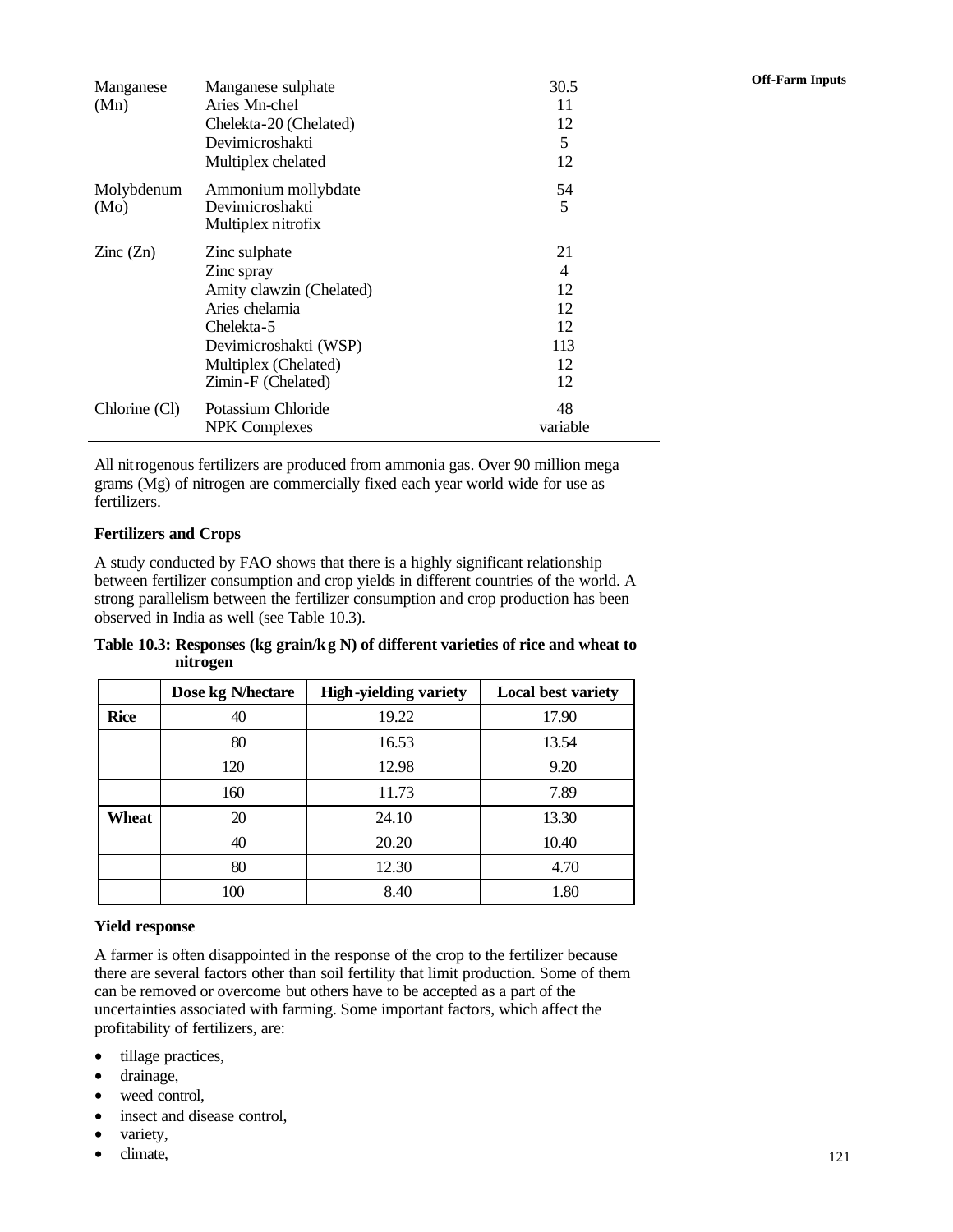- irrigation,
- soil pH,
- plant density,
- planting date,
- lodging, and
- dose, method and time of fertilizer application.

The most important factor determining the profitability is the price of the produce. The high-yielding varieties and high prices of the produce have boosted the application of fertilizers in developing countries in the last few years.

You may now like to concretise what you have studied in this section. Attempt the following SAQ.

### **SAQ 1**

Classify fertilizers according to their nutrient content. What are the functions of N P K and what are their sources?

### **10.2.2 Pollution due to Fertilizers**

Fertilizers, no doubt, are important in intensive agriculture. When applied to soil, they meet the nutrient needs of the crop. The fertilizer use efficiency (FUE) depends on the type of management practices adopted. However, the crop does not take up the entire quantity of applied fertilizer. Some quantity is retained by the soil, which can be washed down by erosion or drainage water into water sources or can also be lost into atmosphere in the form of gas. Up to a certain level, all fertilizers are safe but when they exceed a certain limit, they pollute the atmosphere, water sources and soil. The major nutrients that are supplied through fertilizers are nitrogen, phosphorus and potassium and we briefly describe how they pollute the environment.

**Nitrogen** and **phosphorus** can contribute to both surface and ground water pollution.

**Nitrogen** is mostly taken up by crops either in the form of ammonia or nitrate. Nitrates are taken up by most crops except paddy, which takes nitrogen in the form of ammonia. Nitrate itself is not toxic. In fact, it has its own medicinal importance in treating kidney stones. Nitrate becomes a problem only when it is converted into nitrite. Nitrates are soluble in water; hence some quantity of nitrates is lost in runoff water leading to pollution of surface water sources like lakes, ponds, tanks etc. In India, farmers have a practice of letting off water from one rice field to another fie ld during flood irrigation. This leads to the loss of applied nitrogen. Thus, the plants do not use a significant amount of nitrogen. The lost nitrogen pollutes both surface and ground water resources.

**Phosphorus** losses may take place basically through soil erosion by water as it moves down into the soil. Since the soil solution is generally low in phosphorus, its downward movement is also insignificant. The loss of this nutrient by soil erosion can be controlled by different crop rotations.

Nutrient loss of **potassium** mostly occurs through soil erosion and leaching. Control measures like proper crop rotation, avoiding fallow, soil and water conservation measures easily reduce potassium losses and the pollution created by it.

Surface water pollution usually occurs during rainfall. The surface runoff carries sediment, pathogens, chemicals absorbed in sediments, dissolved chemicals (such as nutrients and pesticides), heavy metals, and easily oxidizable organics into adjacent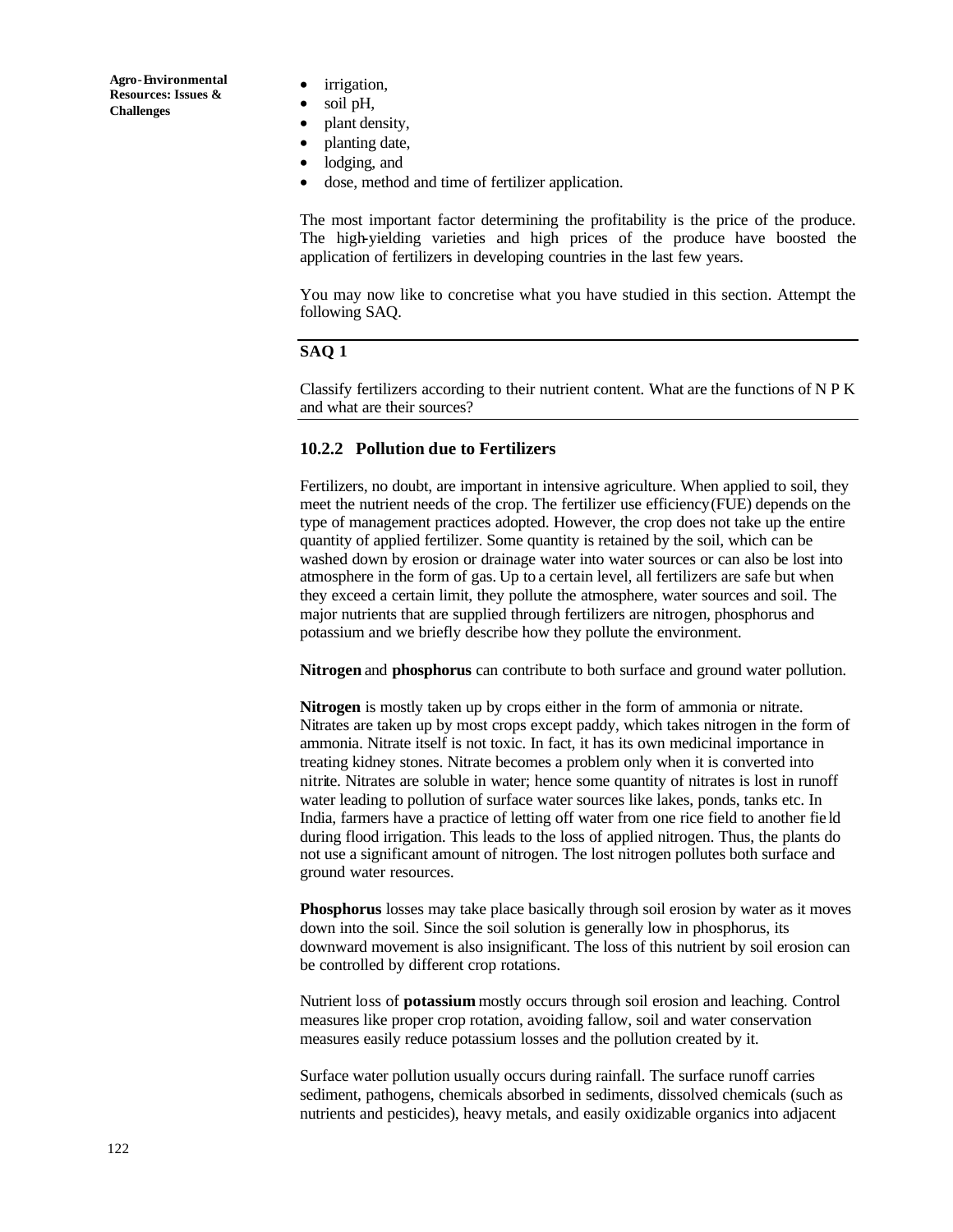water ways. Dissolved chemicals may also percolate through the soil to ground water, **Off-Farm Inputs** and be discharged in sub-surface flows.

Nutrient pollution of ground water involves sub-surface transport to water bearing zones. The transport and fate of nitrogen in the sub-surface is dependent upon the form in which nitrogen enters and various biological conversions, which may take place. **There are two forms of nitrogen that result in ground water pollution: ammonium ions and nitrates**. Ammonium ions can be introduced directly from fertilizer applic ations, or they can be generated within the upper layers of soil from the ammonification process, i.e., the conversion of organic nitrogen to ammoniac nitrogen.

Denitrification or the reduction of  $NO_3$  to  $N_2$ O or  $N_2$  is the only mechanism by which  $NO<sub>3</sub>$  concentration in the percolating (and oxidized) irrigation water can be decreased. It has been seen that the agricultural residues of nitrogen and phosphorus enter into the surface and ground waters from run off and leaching losses and from movement of sediments into surface waters. The total amount of the nitrogen and phosphorus that can be lost from agricultural lands depends upon a number of factors. For instance, for the cropland, these include

- − application rates,
- soil properties,
- − terrain,
- − soil erosion,
- − crop management practices, and
- − amount of rainfall.

Soil sediments enter into water from all agricultural segments, and these act as a transport agent of plant nutrients, heavy metals and pesticides. Any practice that increases or reduces sediment transport affects the pollutant transport accordingly.

It is important to note that the potential environmental effects of pollutants from agriculture often cannot be assessed separately. Various other sources of pollutants lie within the common environmental receptors like streams, rivers, lakes etc. Consequently, synergistic effects occur and associated environmental implications may result. By volume, sediment is the major pollutant in surface water, and it is also the transport agent for other residues. Sediment obstructs the drainage and irrigation canals, fills the reservoirs and lakes, and creates turbidity. Therefore, it is an economic issue to clear the canals and reservoirs that have deposition of sediments.

The surface and ground waters show increased salinity from irrigation practices. However, there is no danger to human health from increased salinity in surface waters. Its control also is primarily an economic issue since it involves industrial water treatment costs. High salinity levels can result in unpleasant taste and hardness, and loss of aesthetic quality. Salt build up in ground water can reduce crop yields, and crop production can become economically infeasible in areas of toxic salt levels.

Increased levels of nitrogen compounds and phosphates in surface waters may lead to excessive algal growth which then increases the dissolved oxygen in water. The resultant stagnation in shallow water can cause increased mosquito population and their consequent threat to health, a decrease in fish populations and other aquatic life, an overall decrease in animal and human water use and taste and odours. If there is a movement of ground water containing high concentrations of nitrates into well waters, then there is a major direct threat to humans from nitrat es. In this context, it is important to note that the upper safety limit has been set at 10 mg of nitrate expressed as N per litre. But many wells as well as water from some surface sources exceed these limits.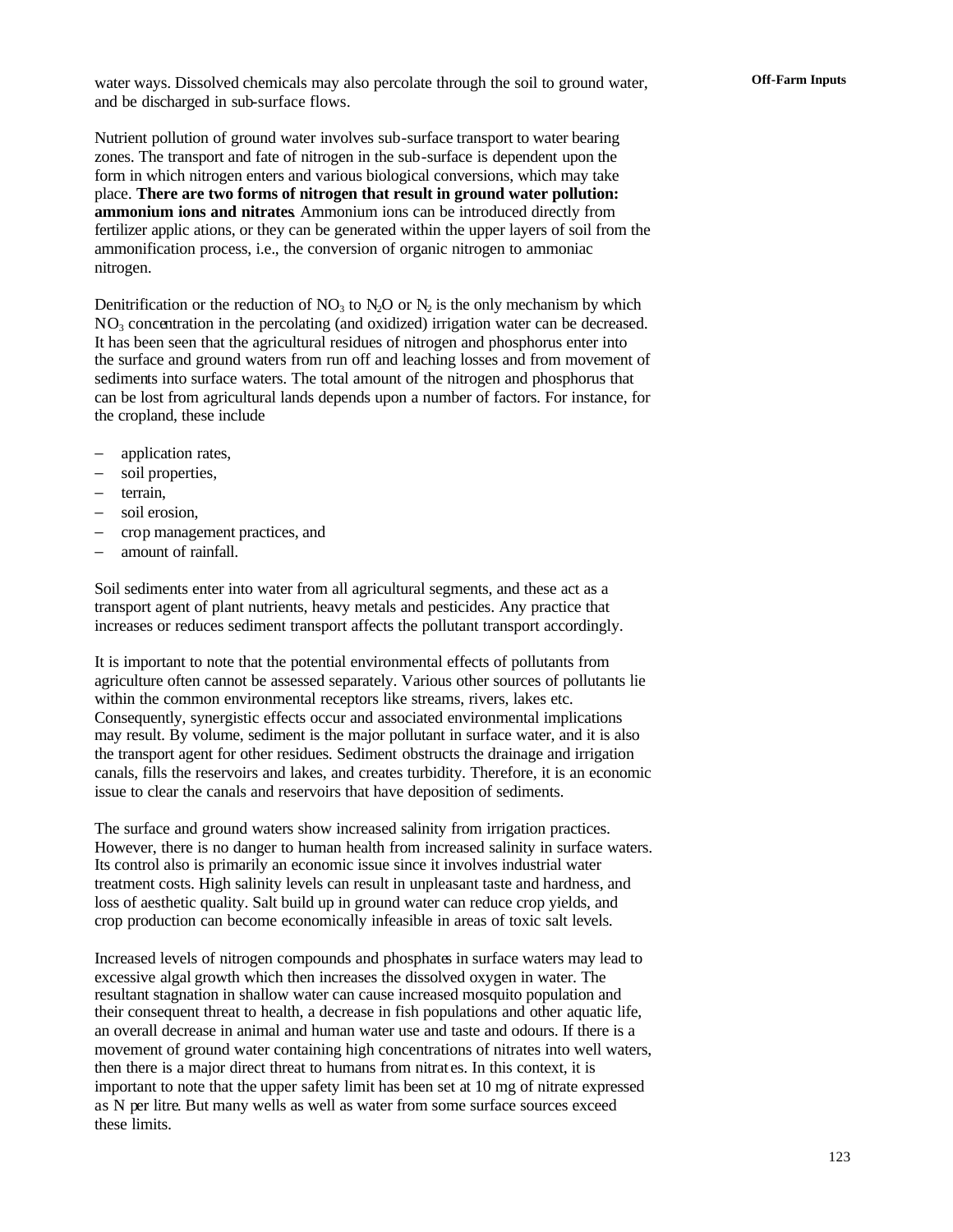You may like to stop for a while to recapitulate what you have studied in this section.

### **SAQ 2**

- a) What is the role of sediments in surface and ground water pollution?
- b) How do nitrogen residues from agriculture pollute the environment?

### **10.2.3 Chemicals: Diesel, Petrol and Natural Gas**

Oils play an important role in agriculture as direct off-farm inputs for irrigation, running HSD pump sets, HSD engines and tractors as well as in agro-processing industries. Diesel, petrol and natural gas are used to fulfil energy requirements of various stages of produc tion in agriculture.



**Fig.10.1: Diesel, petrol and natural gas are used to run agricultural machinery**

The total power (energy) available for Indian agriculture through various sources is given in the Table 10.4.

|  |  |  | Table 10.4: Sources of energy in agriculture |
|--|--|--|----------------------------------------------|
|  |  |  |                                              |

| <b>Sources</b>            | <b>Human</b> | Animal | Oil engines/    | <b>Electric engines</b> | <b>Total</b> |
|---------------------------|--------------|--------|-----------------|-------------------------|--------------|
|                           |              |        | <b>Tractors</b> |                         |              |
| Total H.P.<br>(in crores) | 1.40         | 3.78   | 0.93            | 0.26                    | 6.37         |
| Percentage of<br>total    | 22.0         | 59.0   | 0.15            |                         | 100          |

It is important to know about the fuel characteristics as all these fuels pollute air and efforts are on to find a mix of fuels or a fuel that causes minimum pollution.

**Fuel quality:** A good fuel contains a combination of good volatility, high antiknock value and chemical purity.

**Volatility of the fuel:** The vaporising of fuel at a given temperature is called *volatility*. It is measured by means of the distillation test on the fuel. It indicates the operative characteristics of the fuel inside the engine. Petrol which shows lower initial and final boiling points compared to other fuels, vaporises at a lower temperature.

**Octane number:** It is the standard yardstick for measuring knock characteristics of fuels. The percentage by value of iso-octane  $(C_8H_{18})$  in a mixture of iso-octane and normal heptane  $(C_7H_{16})$  is called the octane number. The higher the octane number, the better is the fuel.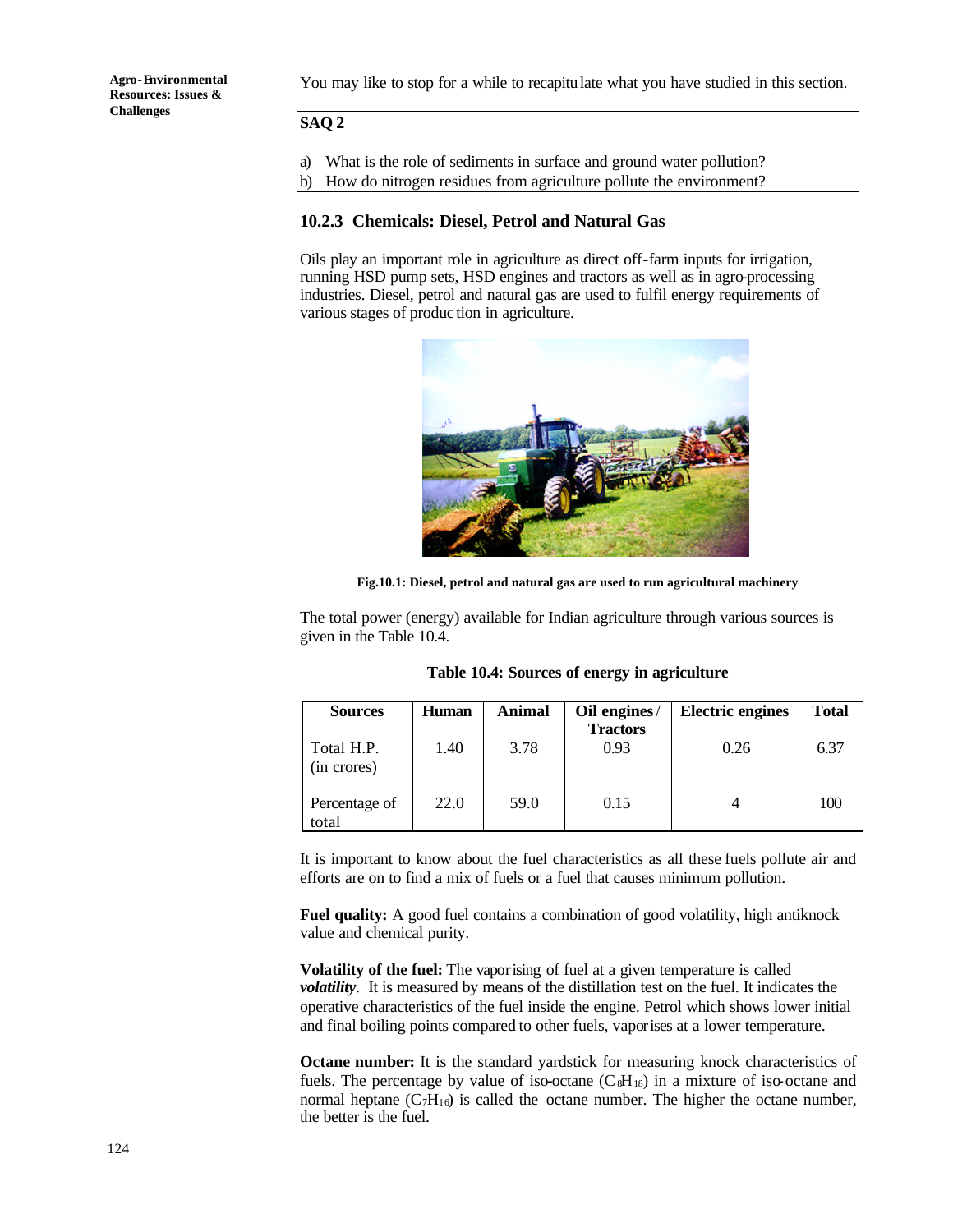You have learnt in Unit 9 that these fuels are non-renewable sources of energy. It is **Off-Farm Inputs** desirable to minimise their use in agriculture and build up a renewable energy resource based farm economy.

## **10.3 PESTICIDES**

The term pesticide literally means "killer of pests". **A pesticide is any substance used for controlling, preventing, destroying, repelling, or mitigating any pest**. Thus, many chemicals such as attractants, repellents, chemo-sterilants, hormonal agents, etc., are also designated as pesticides, although from a strictly technical viewpoint they may not be directly involved in killing the pest. Recently, terms like agrochemicals or bio-regulators have been proposed to describe pestic ides. Many kinds of pesticides are in use today, though they can generally be classified into a few categories.

The agricultural sector uses around 250 pesticides of which 100 are insecticides. In India, insecticides constitute above 80% of total consumption of pesticides, though it is still very low (570 g per hectare) compared to the developed countries. For example, in USA, it is 2.3 kg/ha (4-6 times more than India) and in Japan it is 10 kg/ha (20 times more than India). Although pesticide consumption in South Asian countries is less as compared to Western countries and has not reached alarming levels, yet, the residual effects are already being seen in vegetables, fruits, etc.

Pesticides though applied for pest control also harm the non-targeted groups. Their residues build up in food items and ultimately reach human beings. Many beneficial organisms living in soil like nitrogen fixing bacteria, algae, earthworms, etc. are also affected by application of pesticides. Apart from this, pesticide residues persist in soils for several years and organisms develop resistance to them. Thus, the toxic persistent organic pollutants (POPs) are of great environmental concern. As they move up the food chain, there is an increase in their concentration, i.e., they have high BCF (bio concentration factor) values.

Pesticide use is also associated with pesticide resistance, health damage and loss of biodiversity. Due to wider use of stronger pesticides, an ever-increasing number of species of insects (over 900 now against 182 in 1965), pathogens and weeds are becoming resistant to these chemicals.

### **10.3.1 Types of Pesticides**

Pesticides may be classified in several ways, according to their

- method of entry
- functions.
- mode of action.
- target pathogens, and
- chemical structures.

Some chemicals are legally classed as insecticides but these do not necessarily kill the pest.

**Method of entry:** Pesticides can enter into the body of the target organism through various channels, and are categorised as stomach poisons, contact poisons, and inhalation poisons or fumigants. This kind of classification has some limitations since, at present, there are many compounds which can act both as stomach and contact poisons, and others which can act in all categories;

**Functions:** The broad classification of pesticides according to their functions is given in Table 10.5.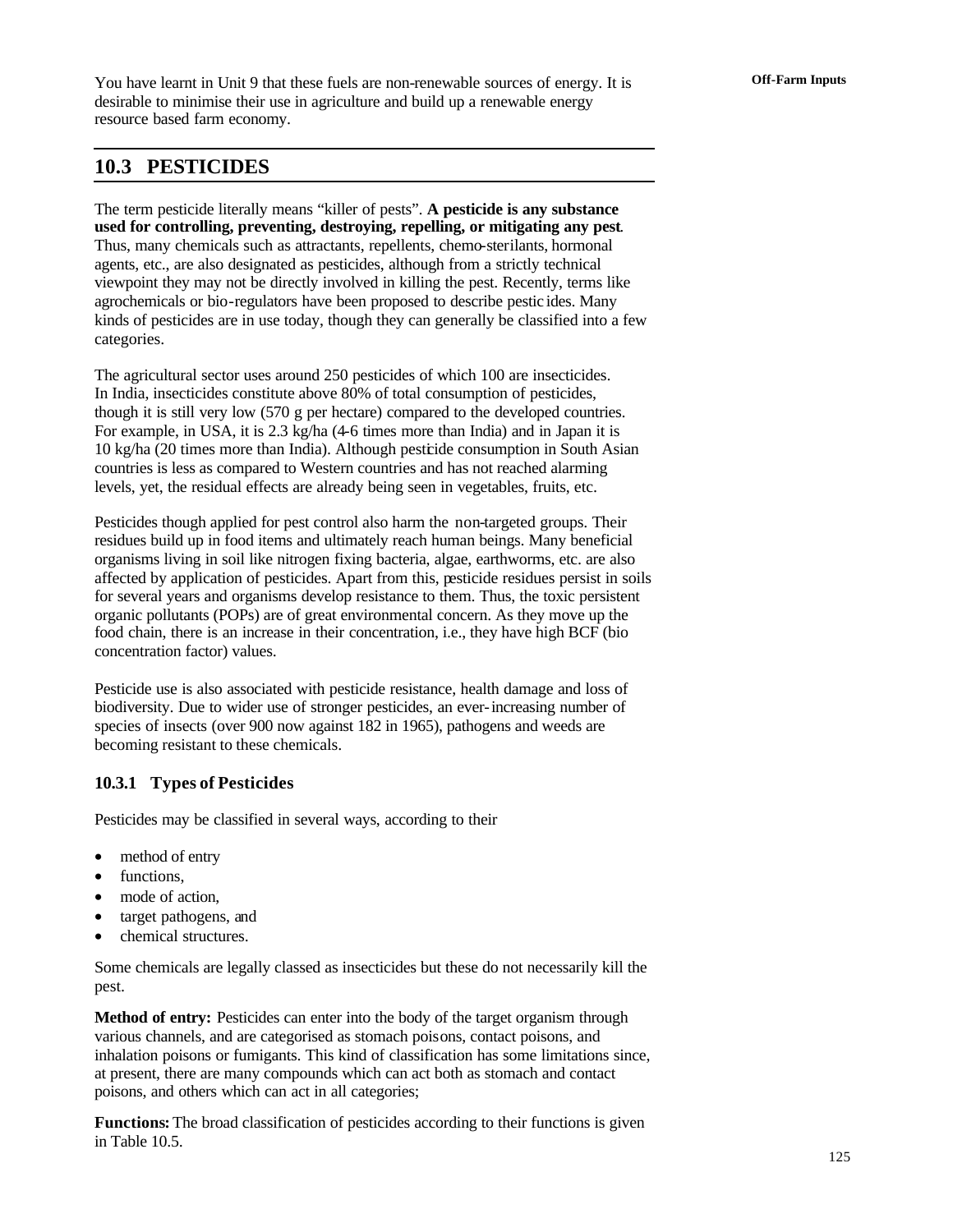### **Table 10.5: Pesticide grouping according to their broad functions**

| <b>Pesticides</b>        | <b>Functions</b>                                                                                                                                                                      |
|--------------------------|---------------------------------------------------------------------------------------------------------------------------------------------------------------------------------------|
| <b>Attractants</b>       | Attract insects                                                                                                                                                                       |
| Chemo-sterilants         | Sterilize insects, birds or rodents and<br>prevent reproduction                                                                                                                       |
| Insect growth regulators | Stimulate or retard growth of insects,<br>interrupt normal development                                                                                                                |
| <b>Pheromones</b>        | Released by one individual and affect<br>the physiology or behaviour of another<br>individual of the same species (e.g.,<br>females emit it to call males for<br>copulation).         |
| Repellents               | Repel insects, mites and ticks, or<br>vertebrate pests such as dogs, rabbits,<br>birds, deer; prevent damage by<br>rendering the commodity unattractive,<br>unpalatable or offensive. |

**Mode of action:** Pesticides may be classified in two ways - by selectivity and by site of interaction with pests:

• *by selectivity* − the degree to which a pesticide discriminates between target and non-target organisms.

| selective       | affects a very narrow range of species other than the target<br>pest. |
|-----------------|-----------------------------------------------------------------------|
| non-selective : | kills a very wide range of plants, insects, fungi etc.                |

### • *by site of interaction with pest*

| systemic | $\mathcal{L}$  | the pesticide is absorbed by the pest/plant and moves around<br>within the pest/plant system to reach parts of the pest/plant<br>remote from the point of application. |
|----------|----------------|------------------------------------------------------------------------------------------------------------------------------------------------------------------------|
| contact  | $\mathbb{R}^n$ | the pesticide directly affects the parts of the plant, insect, to<br>which it is applied. It causes localized damage to the plant or<br>animal tissue on contact.      |

**Target pathogen:** The classification of the pesticides also depends on the pathogens they kill as shown in the Table 10.6.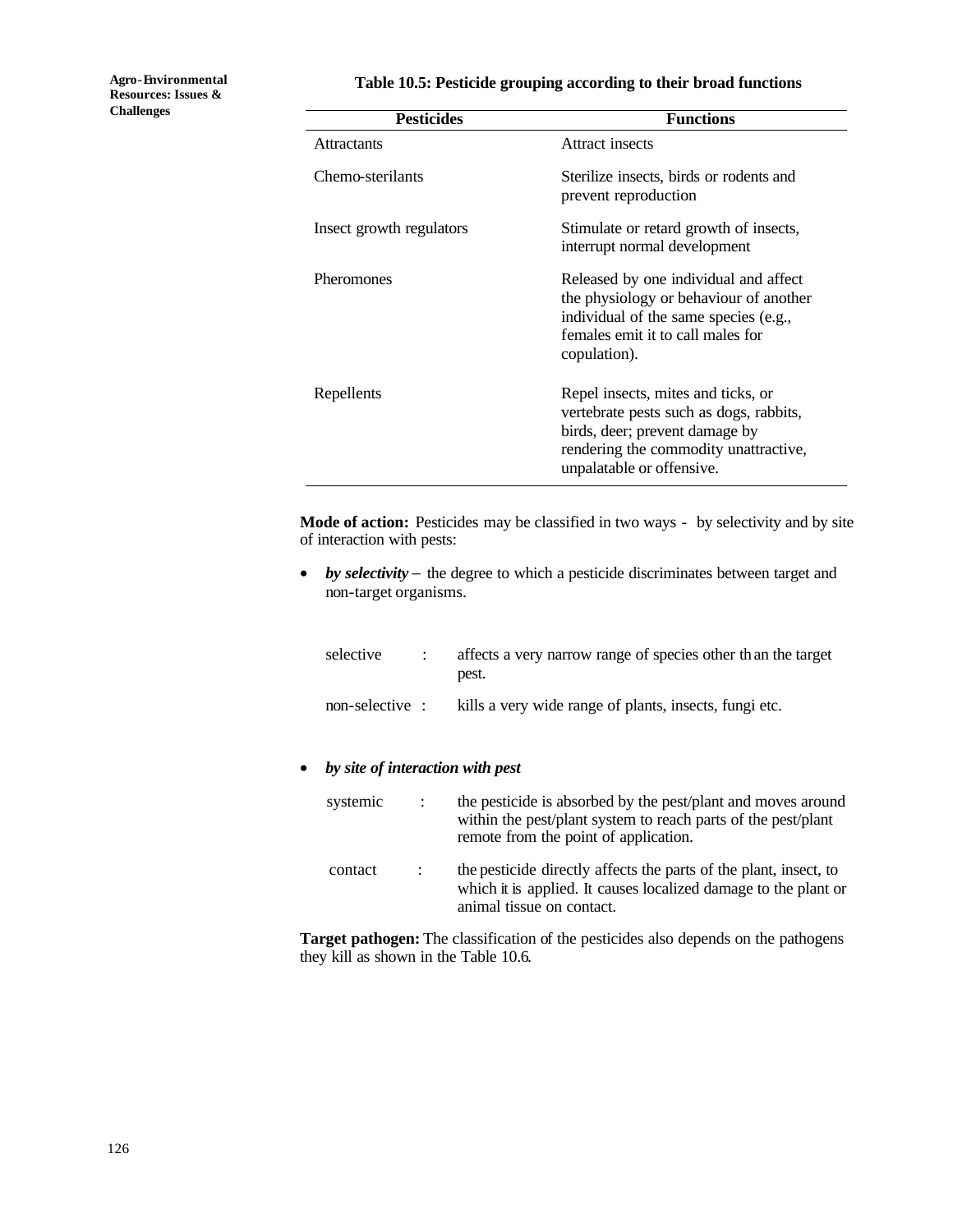# **Table 10.6: Pesticide classification as per target pathogens Off-Farm Inputs**

| <b>Pesticide Class</b> | Acts on          |
|------------------------|------------------|
| Acaricide/Miticide     | <b>Mites</b>     |
| Algicide               | Algae            |
| Avicide                | <b>Birds</b>     |
| <b>Bactericide</b>     | Bacteria         |
| Fungicide              | Fungi            |
| Herbicide              | Weeds            |
| Insecticide            | Insects          |
| Molluscicide           | Snails and slugs |
| Nematicide             | <b>Nematodes</b> |
| Ovicides               | Eggs             |
| Piscicide              | Fish             |
| Predicide              | Predators        |
| Rodenticide            | Rodents          |
| Silvicide              | Tress and brush  |
| Termiticide            | Termites         |

**Chemical structures:** Pesticides are classified according to their chemical nature and have been given in Table 10.7 with a few examples.

| Table 10.7: Classification of pesticides according to chemical structure |
|--------------------------------------------------------------------------|
|                                                                          |

| Group           | <b>Examples</b>                                                                                                                                                                                |  |  |
|-----------------|------------------------------------------------------------------------------------------------------------------------------------------------------------------------------------------------|--|--|
| Organochlorines | DDT group such as DDT, DDD, (TDE),<br>methoxychlor, HCH; texaphene; cyclodienes such as<br>aldrin, dieldrin, heptachlor, heptachlor epoxide,<br>isodrin, endrin, chlordane, mirex              |  |  |
|                 | Phosphates such as dichloros, monocrotophos;<br>1.                                                                                                                                             |  |  |
|                 | 2.<br>Phosphorothionates such as parathion, methyl<br>parathion;                                                                                                                               |  |  |
|                 | Fenitrothion, diazinon, chlorpyrifos;<br>3.                                                                                                                                                    |  |  |
|                 | Phosphorothiolates such as profenophos;<br>4.<br>phosphorotiolothioates such as a malathion,<br>dimethoate, prothiophos, azinphos-methyl;                                                      |  |  |
|                 | 5.<br>Phosphonates, Phosphonothionates and<br>phosphonothiolothionates such as trichlorfon,<br>EPN, fonofos;                                                                                   |  |  |
|                 | Phosphoroamidates such as monitor, acephate,<br>6.<br>salithion;                                                                                                                               |  |  |
| Carbamates      | Aryl carbamates such as carbaryl, propoxur,<br>1.<br>carbosulfan, aminocarb, BPMC;<br>Oxime carbamates such as aldicarb, methomyl;<br>2.<br>3.<br>N, N-dimethyl carbamates such as pirimicarb; |  |  |
| Pyrethroids     | Such as allethrin, tetramethrin, cyperm ethrin,<br>deltamethrin, fenvalerate, fluvalinate, etofenprox;                                                                                         |  |  |
| Nitrogenous     | 1. Nicotine; neonicotinoids such as imidacloprid;                                                                                                                                              |  |  |
| Inorganics      | Chlordimeform, Sodium fluoride;                                                                                                                                                                |  |  |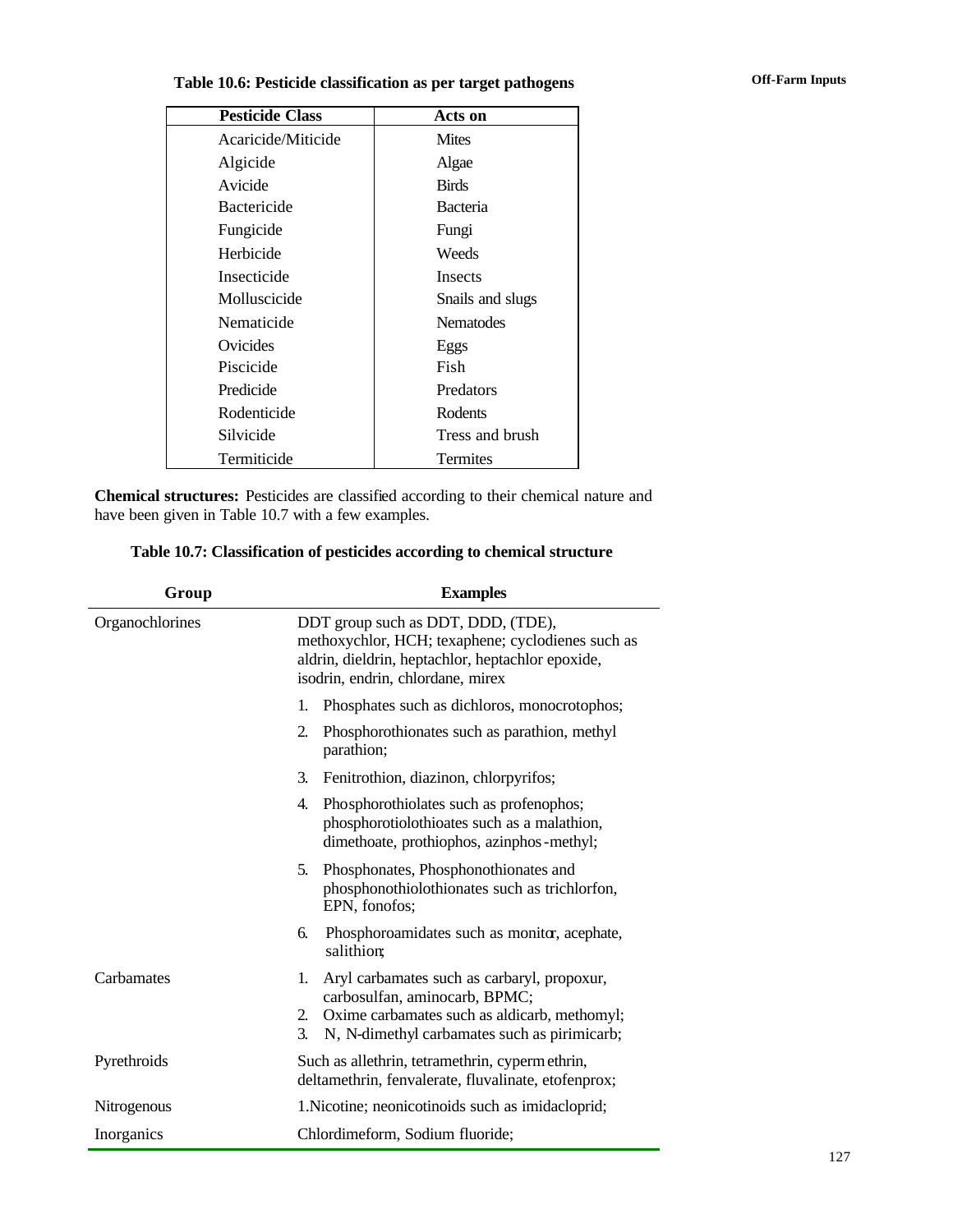| <b>GAB</b> Aergics       | Avermectins;                                                                                                                                                                                                                                 |
|--------------------------|----------------------------------------------------------------------------------------------------------------------------------------------------------------------------------------------------------------------------------------------|
| Respiratory inhibitors   | Electron transport inhibitors such as rotenone,<br>fenazaquin, pyridaben, phosphine; uncouplers such as<br>dinitrophenols;                                                                                                                   |
| Insect growth regulators | juvenile hormone mimies (juvenoids) such as<br>methoprene, pyriproxyfen; ecdysone regulators such as<br>tebufenozide; benzoylphenyl ureas such as dimilin;                                                                                   |
| Chemosterilants          | Alkylating agents such as apholate, thiotepa, metepa;<br>antimetabolites such as 5-fluorouracil; antibiotics such<br>as cycloheximide; colchicines; triphenyltin; urea,<br>thiourea; s-triazine compounds;                                   |
| <b>Attractants</b>       | Methyl eugenol; pheromones such as grandlure;                                                                                                                                                                                                |
| Synergists               | Piperonyl butoxide, sesamex;                                                                                                                                                                                                                 |
| Fumigants                | Hydrogen cyanide, phosphine (from aluminium<br>phosphide); methyl bromide, ethylene dibromide;                                                                                                                                               |
| Nematicides              | Methyl bromide, ethylene dibromide;                                                                                                                                                                                                          |
| <b>Miticides</b>         | Diarylcarbionols such as dicofol;<br>1.<br>organic sulphur compounds such as chlorfenson;<br>2.<br>phenolics such as binapacryl;<br>3.<br>organotin compounds such as cyhexatin;<br>4.<br>5.<br>antibioticssuch as avermectins, milbemycins; |
| Molluscicides            | Metaldehyde, clonitralid;                                                                                                                                                                                                                    |
| Avicides                 | 4-Aminopyridine;                                                                                                                                                                                                                             |
| Rodenticides             | Red squill, phosphorus, barium carbonate, zinc<br>phosphide, anti coagulants such as warfarin;                                                                                                                                               |

For effective control of pests in the crop environment, the following general guidelines must be followed:

- Correct identification of pest species,
- Assessment of level of pest infestation,
- Selection of appropriate pesticide for pest species present,
- Application at correct time (Pre-emergence or post-emergence),
- Application of correct dose,
- Adequate treatment of the area,
- Consideration of weather factor (no rain forecast or no strong wind),
- Consideration of age of some pests (e.g., weeds are easier to control when they are young),
- Consideration of ground cover and soil type (organic soil and clay soil absorb pesticides)

We will now discuss the impact of pestic ides on the environment. But before studying further, you may like to consolidate your understanding of pesticides.

### **SAQ 3**

- a) Define the term pests in relation to agriculture. Give examples.
- b) Classify pesticides according to their
	- i) Mode of action, and
	- ii) Hosts involved.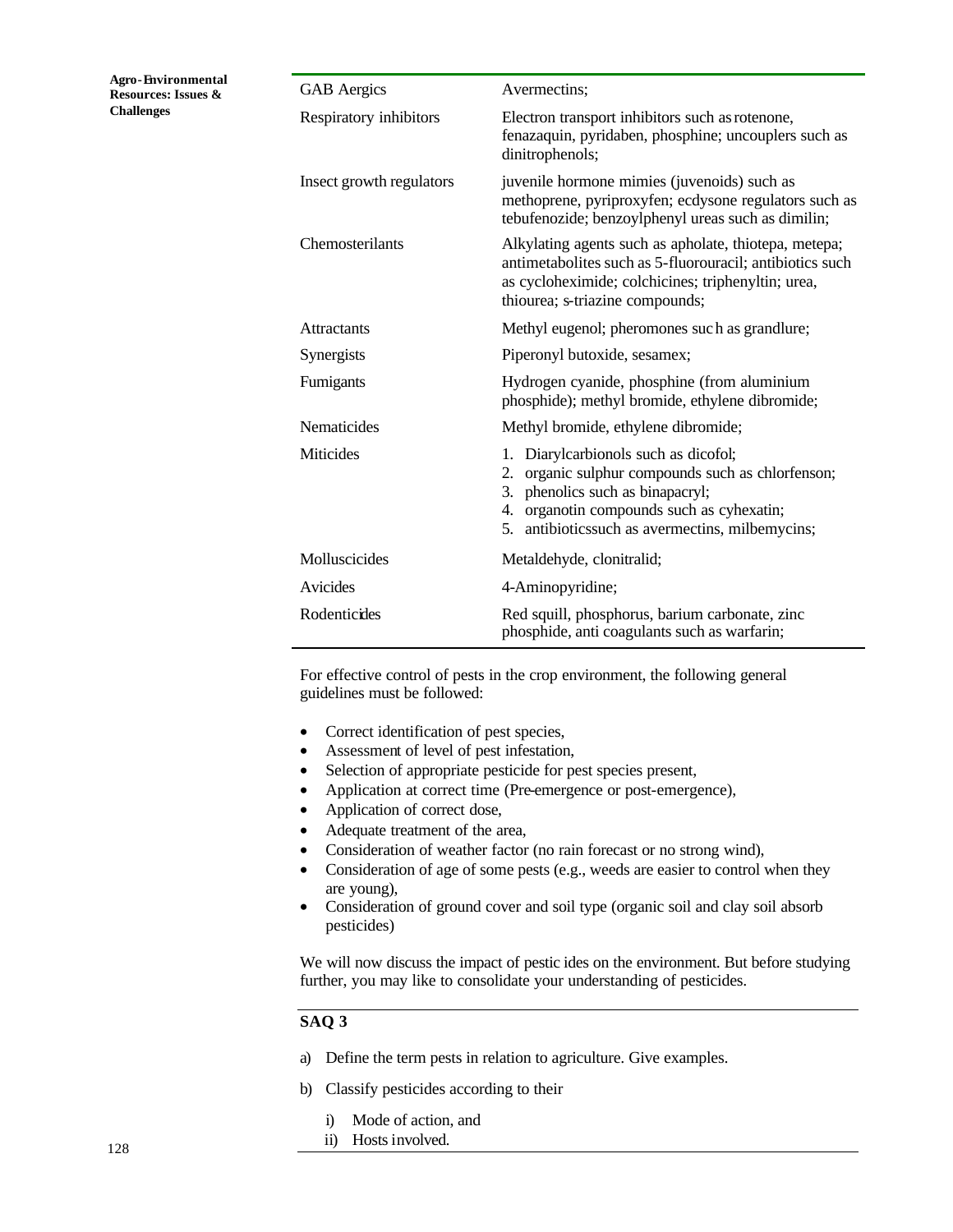## **Off-Farm Inputs 10.3.2 Environmental Impact of Pesticides**

Pesticide usage has aided in increasing agricultural productivity but has also proved detrimental to health and environment.

There are several types of potential hazards associated with the use of pesticides. People exposed to some highly toxic compounds may suffer short-term or long-term health problems. Excessive residues in the environment may contaminate water supplies and lead to lower water quality. They may contaminate our food through excessive residues on sprayed crops. Pesticides may cause injury to the non-target organisms such as bees, birds, other wildlife, and natural enemies of insects. Improperly applied pesticides may cause damage to treated surfaces, or through drift to surfaces adjacent to treated areas. Some pesticides may be phytotoxic, that is, injurious to crops and ornamental plants.

In sum, pesticides result in

- The destruction of non-target organisms;
- Deposition of residues that magnify in food chains and eventually injure predatory animals at the top, including human beings; and
- Direct health effects on pesticide users.

Most pesticides adversely affect the environment including air, soil, water and a large number of living organisms. The major concern related to pesticide usage on natural environment arises from the fact that pesticides can be transferred from their original application sites to other locations. There are numerous transport mechanisms that can lead to surface and ground water pollution, soil pollution and air pollution.



**Fig.10.2: Aerial spray of pesticides**

Not all the pesticide that is sprayed in a given location actually remains in that area. It is estimated that as much as 55% of the applied pesticide may leave the treated area due to spray drift, volatilization, leaching, run-off, and soil erosion. Some of this drift may move to adjacent areas and contaminate residences, water bodies, other crops, forest trees, and wildlife.

Pesticides when applied to soil may be utilized or lost by different ways. Adsorption of pesticides by soil micro-organisms like nitrification bacteria, soil fungi and actinomycetes affects the processes of nitrification, ramification, decomposition of organic matter etc. Insecticides and fungicides affect these proc esses more than herbicides. The negative effects of pesticides on soil micro-organisms are temporary and after a few days or a few weeks, populations of organisms generally recover. But care should be taken to apply the pesticides only at recommended levels.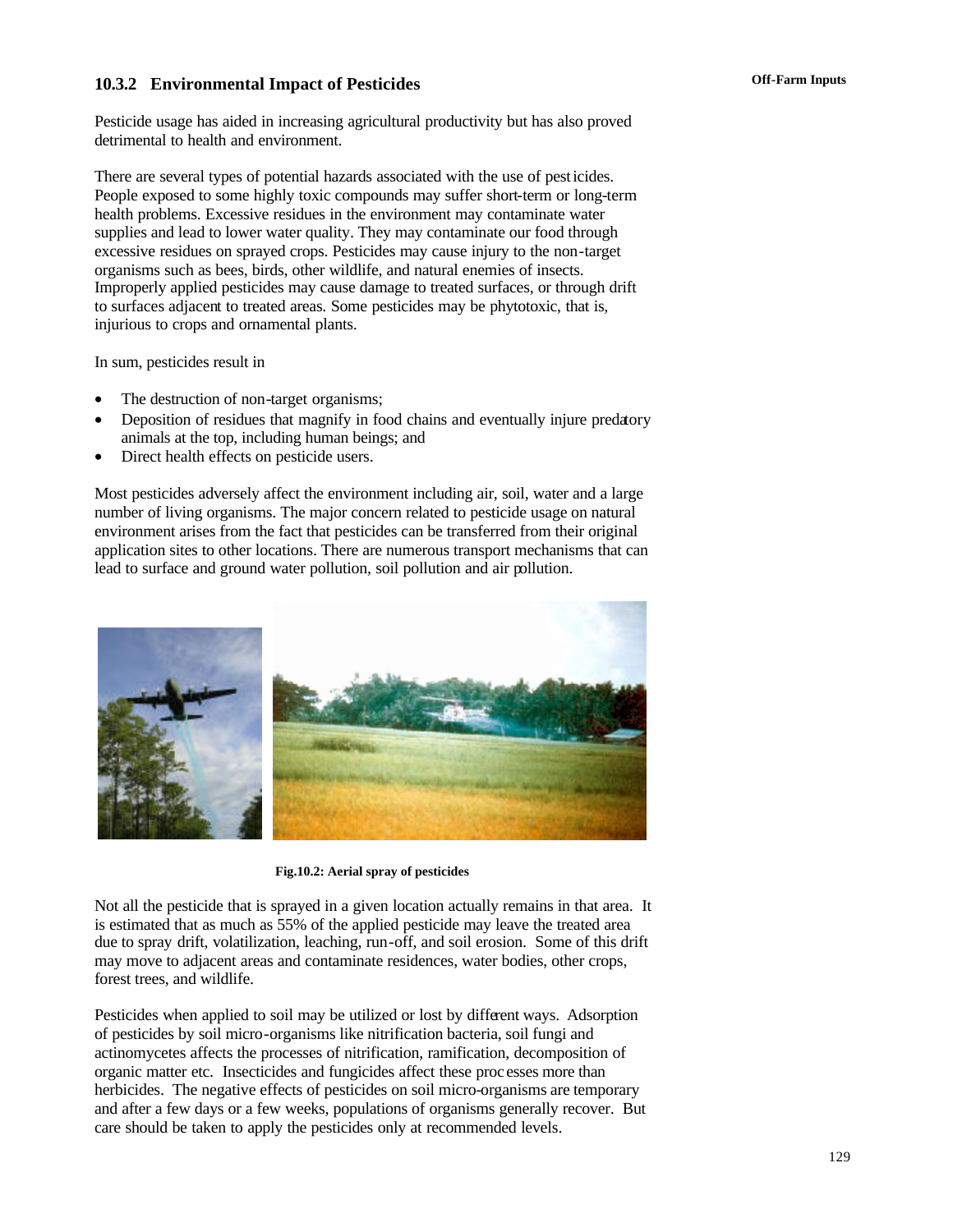Pesticides like trifluralin, PCNB, DDT, dieldrin, etc.are volatile, i.e., they vaporize and pollute the air.

**Pesticides have been detected in ground water in many parts of the world**. They are known to percolate with irrigation water and pollute ground water. These chemicals, even though present in minute quantities (in parts per billion) can pose a serious threat to living organisms in the long run. In ground water contamination, the pollutant percolates through a top layer of soil, and then penetrat es through a protective layer (the unsaturated zone) eventually reaching groundwater either in its original form or as a breakdown product.

This process is usually slow and time consuming during which the pollutant may undergo various physical, chemical and biological modifications. It is very likely that the pollutants, which are being detected in groundwater today, originated from carelessness and indifference to environmental sanitation many years ago.

Several pesticides have been detected in soil and in groundwater. It has been shown that the spread of pollutants in the area occurs by horizontal migration of the organic contaminants deep in the aquifer. Surface water pollution occurs due to runoffs from agricultural fields when it rains.

Once in aquatic systems, pesticides are either broken down to simpler, less toxic compounds, or remain in the medium. They can also move back into the atmosphere by volatilisation and condensation, in which case they recycle back to water bodies by fallout due to wind, rain, snow, and dust storms. The effects of pesticide pollution on aquatic systems depend on the chemical characteristic of the compound, its stability and persistence in water, its water solubility, its potential for uptake and bio concentration into aquatic organisms, and the physical characteristics of the ecosystem, such as size, form, and location.

#### **Pesticides and Non-target Groups**

Non-target organisms include human beings, plants and animals in or near a treated area that are not intended to be controlled by pesticide application. Human exposure to pesticides may be accidental, work-related, due to food contamination, improper use in the home, and through contact with non-food items.

There are several ways by which pesticides can enter the body. It can be through the skin (dermal); through the mouth (oral); through the lungs (respiratory); and through the eyes (ocular). Breathing or swallowing pesticides, and spilling or splashing pesticides into the eyes or onto the skin may cause injury. Some pesticides are very toxic and can cause poisoning at low doses, while others, of low toxicity, require substantial amounts to cause injury.

In this context, we should also learn to distinguish between **toxicity** and **hazard**.

**Toxicity** is the innate capacity of a substance to cause injury to living organisms and is characterized in terms of acute, chronic, local, or systemic effects. **Hazard** is a function of toxicity. It involves the likelihood of injury or danger that may arise from the degree of exposure to the chemical under defined circumstances.

Therefore, hazard to human beings must be considered strictly in relation to the chemical's usage. Some highly toxic compounds may be considered safe if their usage involves little or no exposure of the applicator or the people in the vicinity. For example, highly toxic rodenticides are considered safe if used properly, because of little likelihood that people may come in contact with them.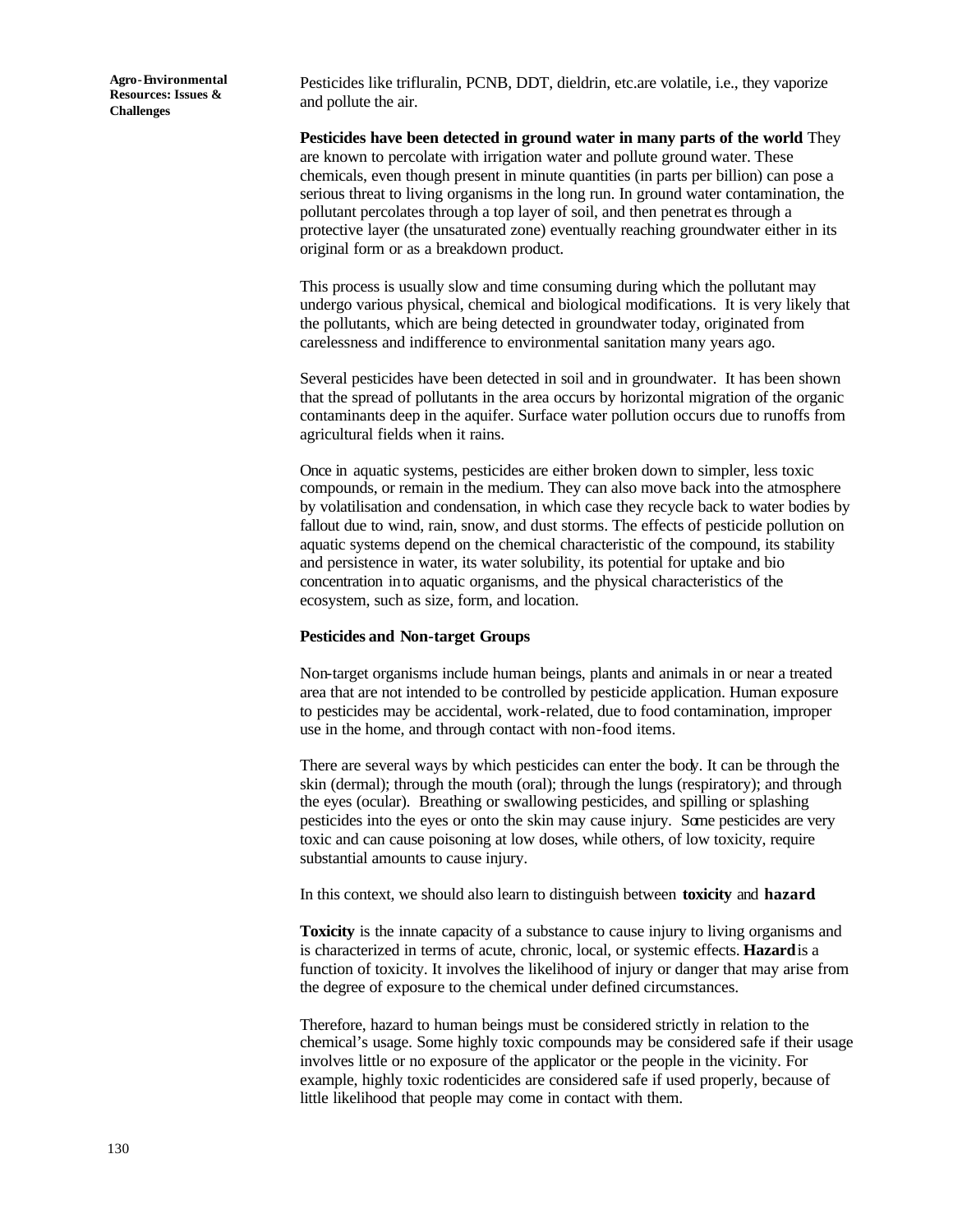Exposure also depends on the rate of contamination and time. Thus, actual exposure is **Off-Farm Inputs** the absolute amount of pesticide landing directly on the skin and therefore available for absorption, or present in the air and available for inhalation and ingestion in a given time. Long exposure causes more damage and the pesticide may get deposited in the body fat for a long time.

Pesticides on the skin may cause irritation, dermatitis, or more severe injury upon prolonged exposure. When absorbed through the skin they enter the blood stream and are transported to various organs in the body where they can cause internal poisoning. Pesticides that are more soluble in oil or formulated in petroleum solvents are more readily absorbed than those that are water-soluble.

Oral ingestion may occur by accidentally drinking a pesticide, by splashing spray material into the mouth, or by eating contaminated food or beverage. Smoking while using pesticide may also cause ingestion.

Pesticide dusts or vapours may be inhaled during mixing and loading, during aerosol spraying, and during spray applications in general. Upon entering the lungs, they are quickly absorbed and transported to all parts of the body. For this reason, respirators should always be worn while mixing and loading pesticides, and during their application (see Fig. 10.3).



**Fig.10.3: Proper gear for spraying pesticides. This includes coats (A, B), goggles (C), respirators (D), jackets (E), gloves (F), hat (G), pants (H), shoes (I)**

Serious damage can result from pesticides entering the eyes. Both the pesticides and the organic solvents used to dissolve it can cause serious damage. Besides eye injury itself, the eyes provide another route of pesticide entry into other parts of the body via the blood stream. Pesticide applications from aircraft are more hazardous than ground applications. Of late, a number of insecticides of chlorinated hydrocarbon like DDT, Aldrin, heptachlor, dieldrin have been banned for agricultural use. However, the damage they have already caused to the ecosystem by way of eliminating other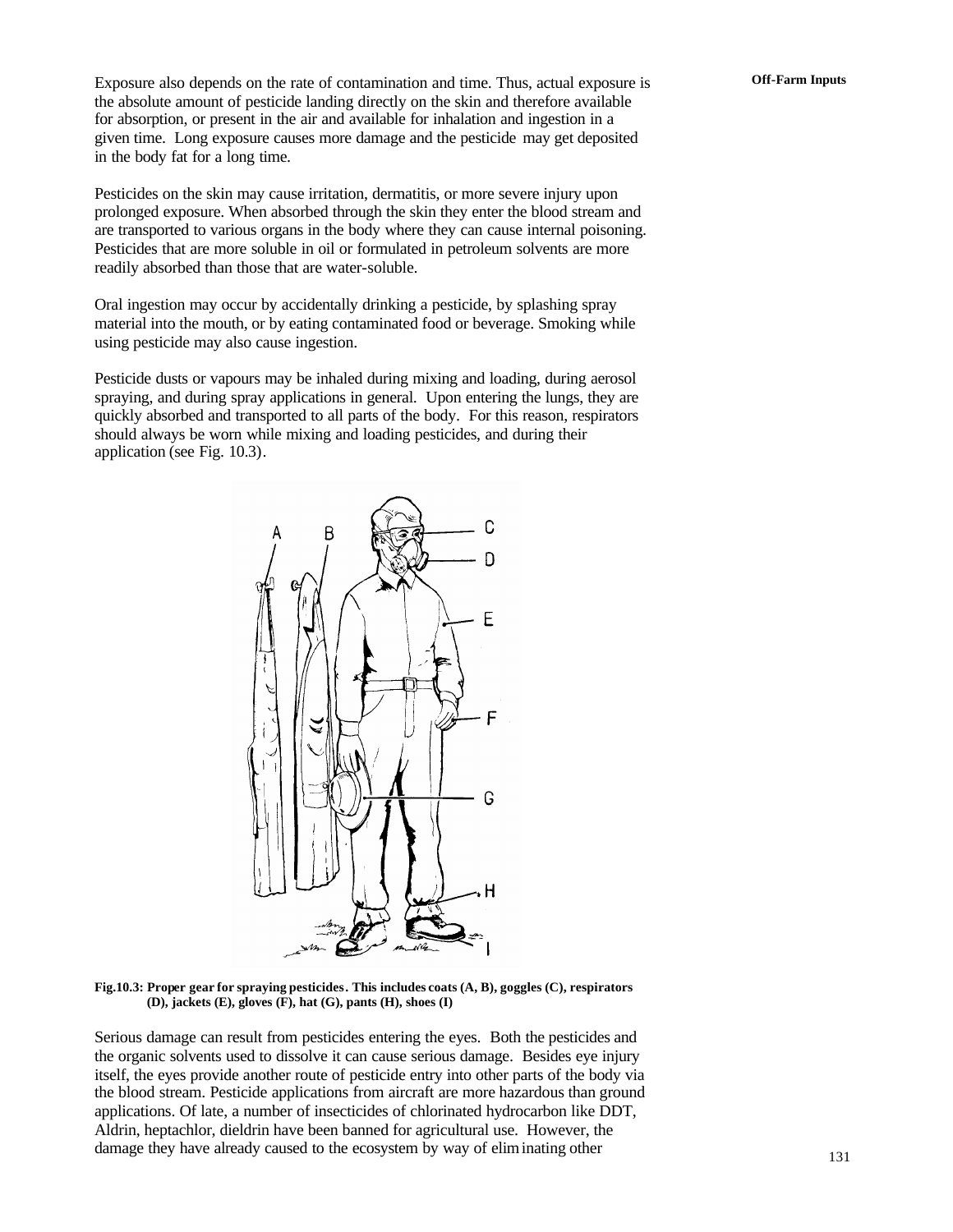animals is enormous. Heptachlor, which was used for fire ant control, killed many raccoons, rabbits, and opossums. The use of heptachlor in seed dressing resulted in the death of some 1300 foxes in England. Dieldrin caused high mortality of fox squirrels, woodchucks, and shrews, and practically eliminated ground squirrels, cottontails, and muskrats from treated areas. Many badgers were also affected after feeding on contaminated wood pigeons that had eaten treated seed. Endrin, another cyclodiene insecticide, proved to be even more toxic to large herbivores. There are no records of wild animals killed from organo-phosphorus or carbamate insecticides, although some insecticides of both groups are quite toxic to wild mammals.

Farm machinery is a major off-farm input that we discuss in the next section. However, we would first like you to attempt an exercise.

### **SAQ 4**

Discuss the short term and long term impact of pesticides on human health.

### **10.4 FARM MACHINERY**

It is commonly believed that farm mechanisation through improved agricultural implements tended to decrease labour employment per hectare. However, as it helped to perform the time-bound operations in time, it made multiple cropping feasible, which, in turn, increased the labour employment. In this way, loss of labour employment due to mechanization was offset by the diversification of cropping. The negative effect of farm mechanization on labour employment could almost be neutralized.

A number of machines are used in various agricultural operations, which we now briefly describe.

### **10.4.1 Agricultural Operations and Farm Implements**

Various agricultural operations and the implements used for them can be classified as follows:

**1. Primary cultivation** involves working the undisturbed soil to loosen it to the required depth and/or to bury trash and to control weeds. Making major soil erosion earth works and land levelling may also be considered under this category. The major implements used for primary cultivation are **country plough**, **mould boardplough**, **disc**, **chisel** and **rotary plough**.



**Fig.10.4: Some implements used for primary cultivation: a) traditional mouldboard plough; b) rotary plough**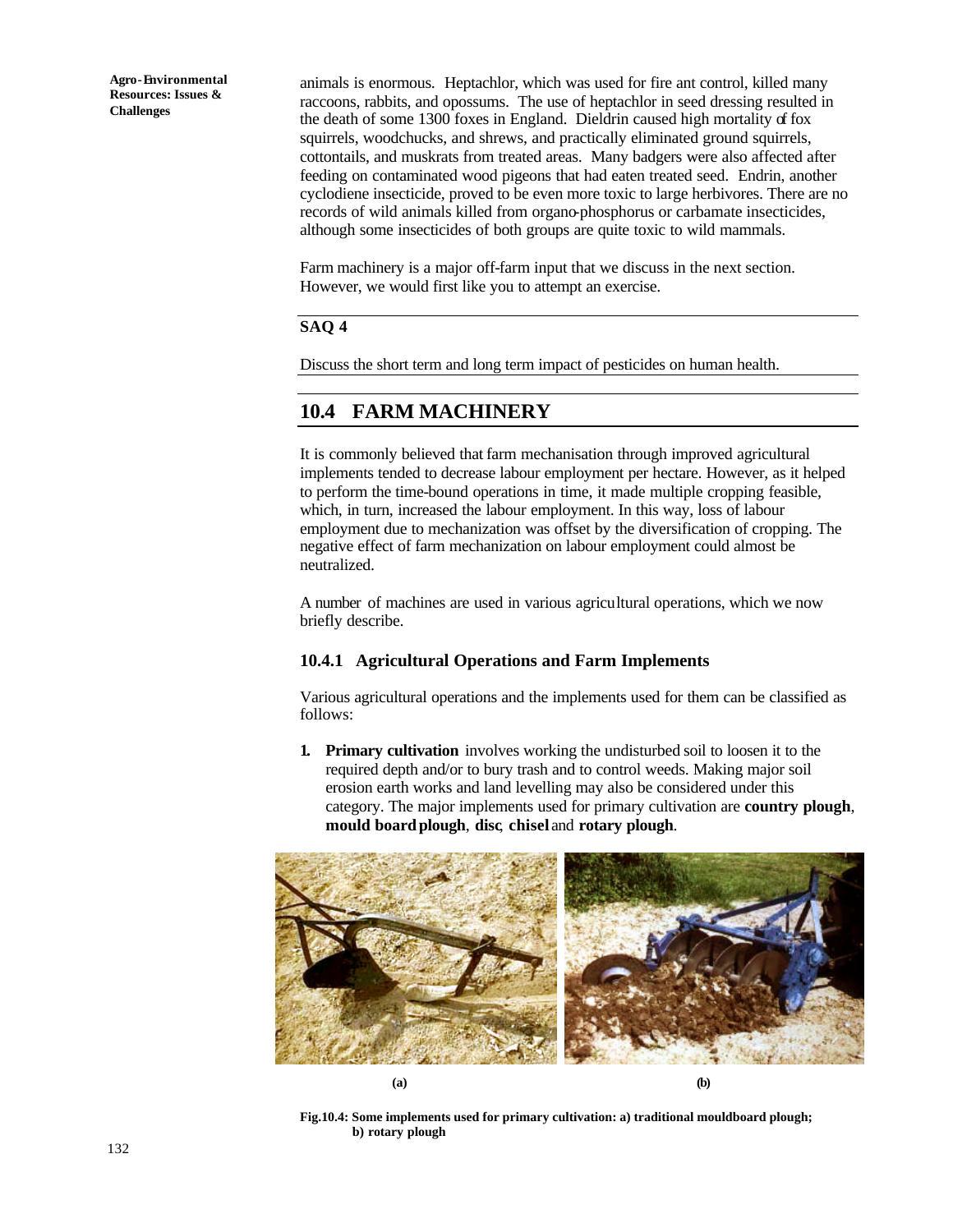- **Off-Farm Inputs 2. Secondary cultivation** requires working of the loose ended soil into the required clod size and distribution and providing the correct degree of compaction to give good soil contact with the seed or plant with correct permeability to air and water. Machines used in secondary cultivation are **disc harrow**, **cultivators**, **light harrows**, **rotary cultivators** (powered, non-powered).
- **3. Planting and transplanting** involve the planting of the seed and seedlings at the correct depth and spacing in the soil. **Seeders** and **seed drills** are used for this purpose.
- **4. Crop upkeep operation** includes protection of crops from pests and providing timely nutrition. **Plant protection equipments** include the **seed treating drum** which is required for treating the seed with appropriate fungicides. The drum is mounted on a shaft and placed on a stand for convenient operation by hand. **Sprayers and dusters** (manually operated as well as electrically powered) are used for chemical control of weeds and other pests such as insect, fungus, and diseases.



**Fig.10.5: a) Disc harrow; b) Rotary cultivator**



**Weeding** or **controlling of weeds** to avoid significant competition with the crop is done by **mechanical weeders**.

**Fig.10.6: A mechanical weeder**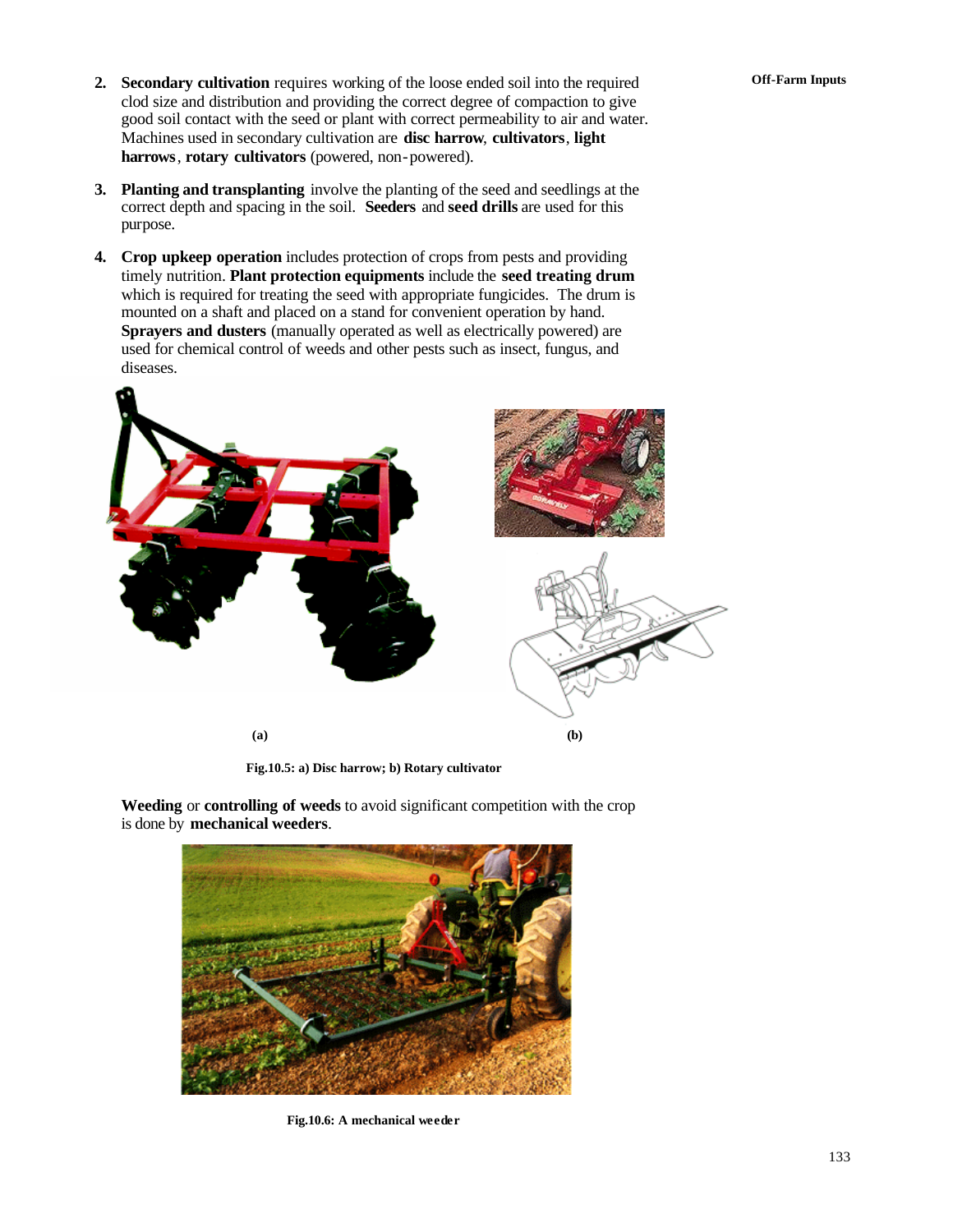**Root zone granular fertilizer applicator is used for providing the correct balance of plant nutrients in the soil.**

- **5. Harvesting** refers to the collection of the required part of the crop for subsequent use e.g., grass cutting, uprooting root crops or grain crops. Harvesters are quite common on big farms.
- **6. Processing** of the raw crop to convert into storable, usable or saleable item is done through **threshers** on a mechanised farm.





**Fig.10.7: a) Harvesting combine; b) thresher**

- **7. Transport** of material to the required place has to be done at various stages in the process, e.g.,
	- Machines to the field,
	- Crop to farmstead,
	- Produce to market,
	- Production inputs, (seeds, fertilizers and insecticides) to fields.

There are many types and sizes of farm implements available, which have been designed to perform the tasks listed above more easily, quickly and cheaply than can be done manually. Many of these designs have been developed over considerable periods of time to suit particular human, soil and crop conditions.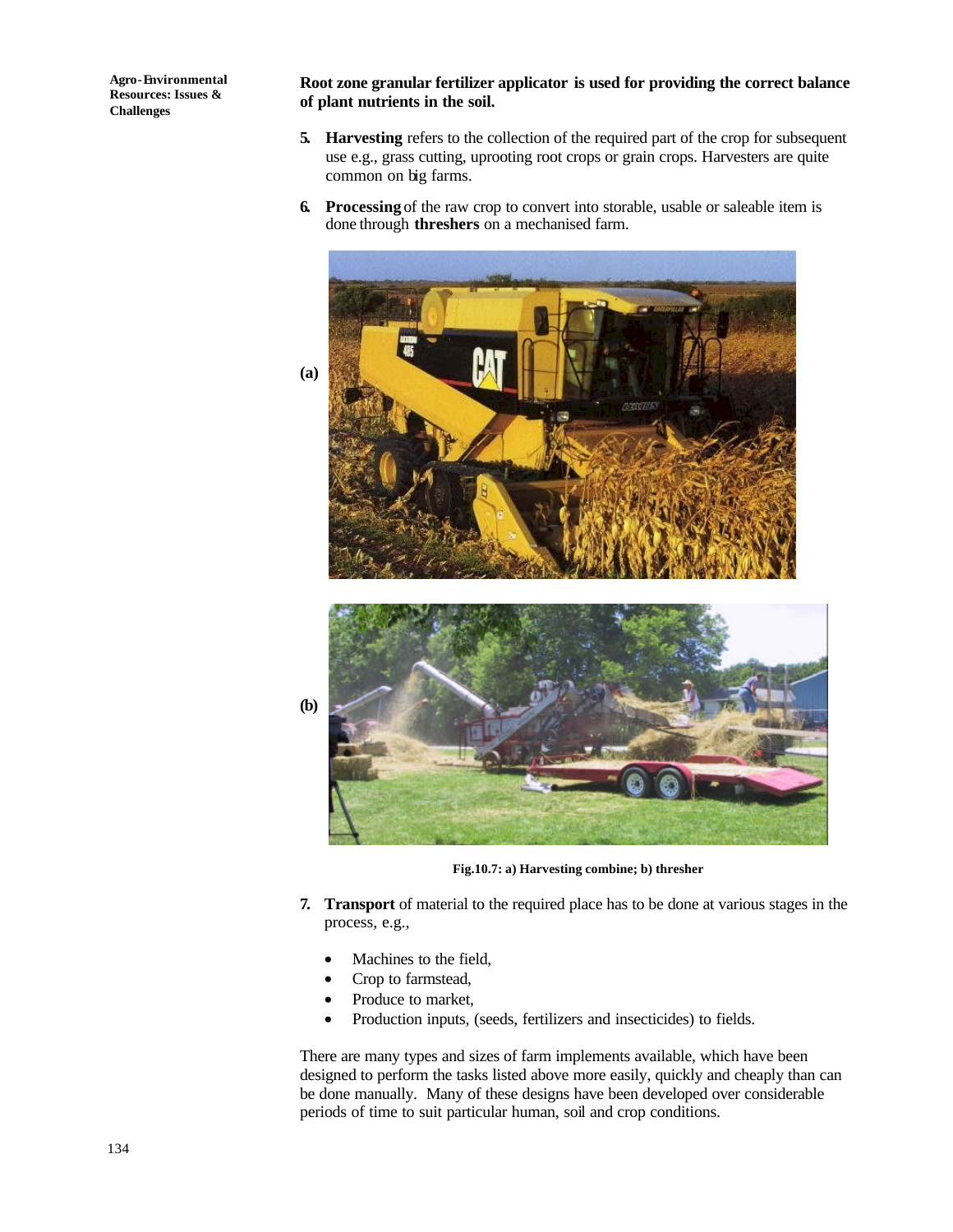Contribution of selected farm equipments to agriculture productivity is shown in **Off-Farm Inputs** Table 10.8.

| Increase in Productivity (%) |
|------------------------------|
| 10-15                        |
| $10-20$                      |
| $5-10$                       |
| $10-30$                      |
|                              |

**Table 10.8: Increase in productivity due to use of selected farm equipments**

Apart from machines used for operations on and off the field, devices used for irrigation also fall under this category. These are given in Table 10.9 below.

| Table 10.9: Water lifting devices by different powers |  |  |  |
|-------------------------------------------------------|--|--|--|
|                                                       |  |  |  |

| Human-<br>powered<br>devices | <b>Animal</b><br>powered<br>devices | <b>Wind</b><br>powered<br>devices | <b>Water powered</b><br>devices | <b>Mechanically</b><br>powered devices<br>or pumps |
|------------------------------|-------------------------------------|-----------------------------------|---------------------------------|----------------------------------------------------|
| A. Swing<br>basket           | A. Rope and<br>bucket lift          | A. Wind mills                     | A. Water wheel                  | A. Displacement<br>pump                            |
| B. Counterpoise              | B. Self-                            |                                   | B. Hydraulic<br>ram or          | 1. Reciprocating<br>pump                           |
| Lift                         | emptying<br>bucket lift             |                                   | hydram                          | 2. Rotary pump                                     |
| C. Archimedean<br>Screw      | C. Two-bucket<br>lift               |                                   |                                 | B. Centrifugal<br>pump                             |
| D. Paddle<br>wheel           | D. Persian                          |                                   |                                 | C. Turbine pump                                    |
|                              | wheel                               |                                   |                                 | 1. Deep well<br>Turbine<br>pump                    |
|                              | E. Chain pump                       |                                   |                                 | 2. Submersible<br>pump                             |
|                              |                                     |                                   |                                 | D. Propeller pump                                  |
|                              |                                     |                                   |                                 | 1. Axial flow                                      |
|                              |                                     |                                   |                                 | 2. Mixed flow                                      |
|                              |                                     |                                   |                                 | E. Airlift pump                                    |
|                              |                                     |                                   |                                 | F. Reciprocating                                   |
|                              |                                     |                                   |                                 | pump                                               |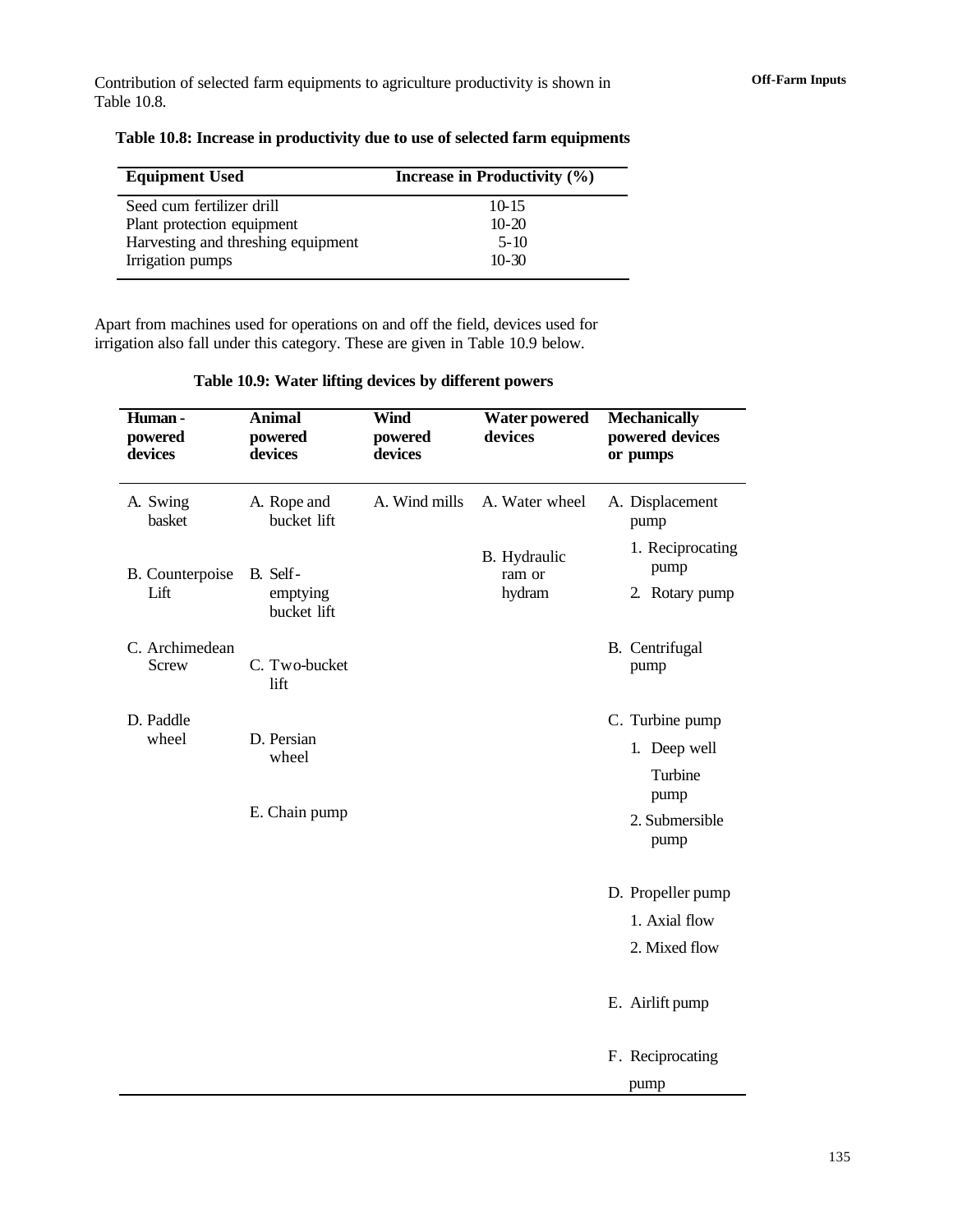

**Fig.10.8: Some common water lifting devices**

#### **Design considerations**

You have seen that agricultural implements, in general, are important for carrying out various operations on the land. A farmer spends two thirds to three quarters of his working time with such implements. The existing farm implements require continuous use of only a few muscles. This tires a farmer quickly. So farm implements should be designed in such a way that a farmer uses as many of his muscles as possible to diminish the load on any single muscle.

Damage to health by the use of unsuitable implements generally becomes apparent only after their sole and excessive use over long periods. The constant use of digging hoes and spades can lead to permanent abnormal curvature of the spine. Similarly, implements with very short handles caus es pressure on the chest and vertebral column.

Generally implements consist of a working part and a controlling handle firmly joined together by some connective device. Efficiency of an implement depends on the material, handle, its grip, length and balance. Hence, these factors must be taken into consideration while designing and selecting any implement.

#### **10.4.2 Farm Machinery and the Environment**

Tillage machinery and tillage practices can either increase or reduce the problem of soil erosion by air. Machines that tend to pulverize the soil or to diminish the vegetative cover increase soil blowing. To be most effective in preventing soil erosion the tillage equipment should do a god job of creating a cloddy surface and at the same time avoid burying the crop residue. The equipment should create a rough, cloddy, and residue covered surface.

Deep ploughing to depths of 30 to 45 cm has become a common practice in the Western countries to improve the wind resistance of sandy soils. Following the sorting action of the wind, many field surfaces have become extremely sandy. Where they are underlain with fine textured material, immediate benefits are associated with burying the surface material that can be eroded, and bringing silt and clay to the surface. Studies on the methods of controlling wind erosion indicate that certain tools nearly meet specific wind erosion control requirements more than others. Residues, for example, are usually best handled with implements having sweep-type furrow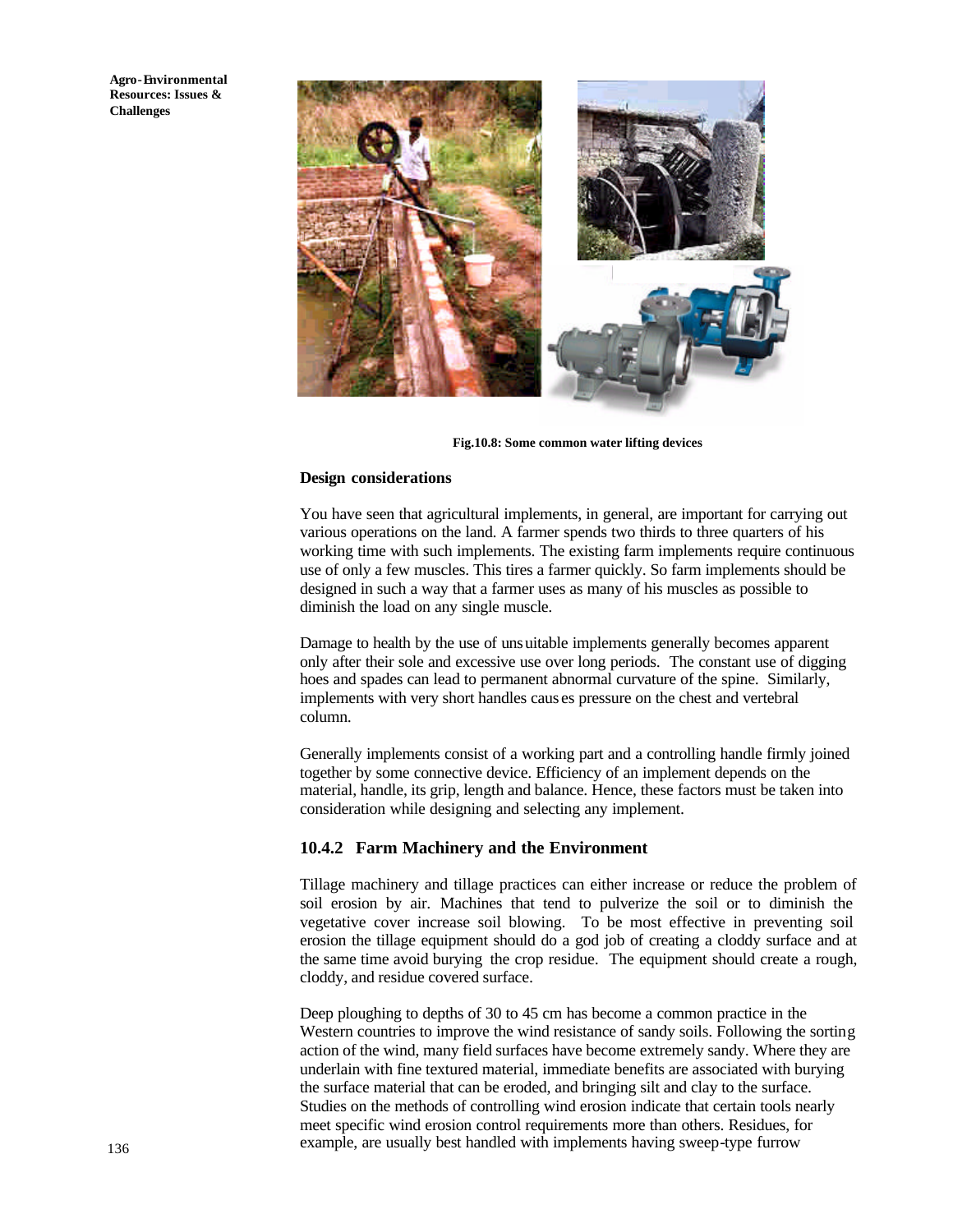**Off-Farm Inputs** openers. Both bullock drawn and tractor-drawn cultivators, equipped with sweep furrow openers, are suitable for this.

The next best implement is a properly angled one-way disc plough, which leaves the material in a partially standing position. The mould board plough does not meet the requirements for preserving residues on the surface. However, if residues are meagre or absent, the plough, under favourable soil surface conditions, produces a rough, cloddy, wind resistant soil surface.

Disk harrow and other vertical disk type tools are not suitable for creating cloddy surfaces and retaining residue on the surface. Their dual function is to reduce the size of clods and bury plant residues. The greatest surface roughness can be created by a lister; hence this tool is particularly suitable where residue covers are poor. Subsurface tillage implements equipped with straight or V-shaped blades or rods undercut land with the minimum disturbance of surface residues. They may maintain 8 to 90 per cent of the residue on the surface after a single operation. However, these implements do not bring many clods to the surface to prevent soil blowing.

We end this section with an exercise for you.

### **SAQ 5**

Classify different agricultural implements according to their functions.

### **10.5 OFF-FARM INPUTS AND AIR QUALITY**

The use of agricultural technologies affects air quality and air pollution can exert undesirable effects upon agricultural crops and animals. Air is polluted in agricultural activities due to tillage operations, pollutants from open burning, wind erosion and agricultural vehicles used in fields. Harvesting, grain handling and pesticide applications also result in air pollution.

During the tilling operation, dust particles from loosening and pulverization of the soil are introduced into the atmosphere. Open burning of crop residues as well as debris from land clearing operations, represents a potentially significant source of air pollutants from agricultural activities. Ground level open burning is affected by many variables, including wind, ambient temperature, composition and moisture content of the debris burned, as well as compactness of the pile. In general, it can be said that the relatively low temperatures associated with open burning increase the emission of particles, carbon mono-oxide, and hydrocarbons and suppresses the emissions of nitrogen oxides. Particulate emissions represent the primary type of air pollutant resulting from wind erosion. Factors influencing particulate emissions from wind erosion include soil type, precipitation patterns, exposed area and wind speed.

Vehicles used for agricultural operations include diesel-operated pumps, tractors, trucks, etc. The types of air pollutants emitted from such vehicles include carbon monoxide, hydrocarbons, and nitrogen oxides. Harvesting and grain handling can produce large quantities of particulate and hydrocarbon emissions. Further, substantial quantities of pesticides can become air-borne during and following the aerial spraying operations. The key mechanisms for pesticide introduction into the atmosphere include aerial drift and evaporation (volatilisation) from soil and soil and plant surface. Volatilisation is a major pathway of loss of pesticides from soil, and loss is greater from moist soils than from dry soils. The relative amounts of a given pesticide entering the air and surviving to some downwind site depend on the nature of the source (e.g., the type of application in agricultural operations), its physical properties and chemical reactivity, its form once it enters the air, and that which exists throughout the process. One concern pertaining to air borne pesticide residues is related to potential human health effects, particularly for agricultural workers.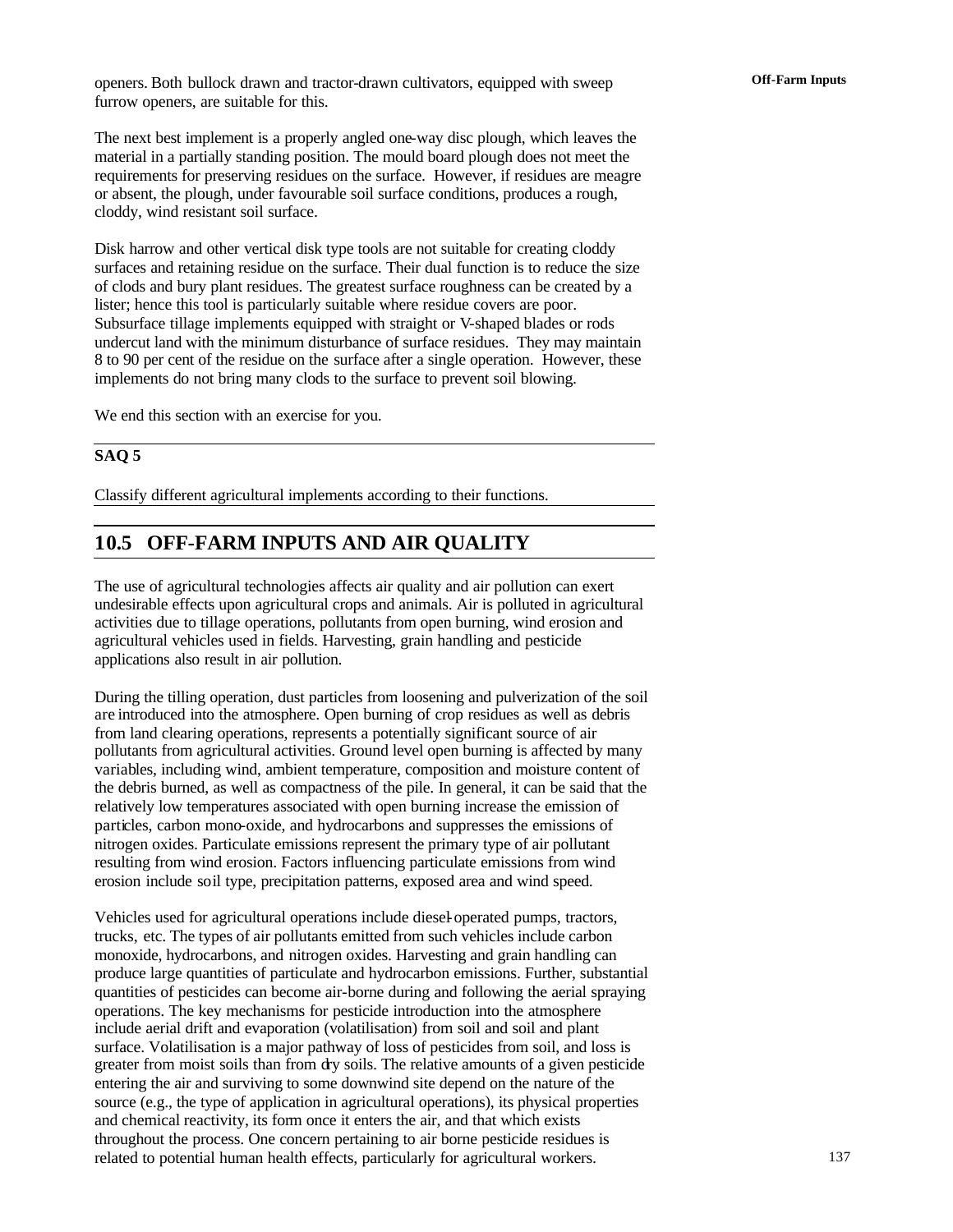#### **Effect of Air Pollution on Crops**

In order to understand the effects of air pollutants on agricultural crops, it is necessary to consider the basic structure of plant leaves and the functioning of the various components of a plant leaf. The major plant processes that occur include photosynthesis, transpiration and respiration. Several components of the leaf structure are involved in the photosynthesis process. The leaf veins are involved in moisture and nutrient transport to the leaves from the soil and root system of the plant. The effects of air pollutants on crops must be considered, in terms of environmental factors including temperature extremes, excess water, water deficiency, nutrient deficiency and bacterial or viral disorders.

High temperatures may cause chlorosis, which is reflected by yellowing of the leaves, while low temperatures may also cause chlorosis or necrosis. Excessive water can damage veins of the leaves and lead to plasmolysis, while a water deficient condition is reflected by necrosis. Nutrient deficiencies to plants can cause chlorosis or necrosis, while bacterial and viral disorders may be manifested by plasmolysis. In brief, it can be said that many factors influence the visible response of a given species of plant to a particular pollutant. Among the more important are the age and variety of the plant itself, the concentration of the pollutant, the length of exposure, the vigour of the plant and growing conditions before, during and after exposure. Thus, the environmental factors can act as potentiators for the specific air pollutants in terms of effect, or they can cause some typical symptoms, specific to the type of the pollutant.

#### **Effect of Air Pollution on Animals**

Under both acute as well as chronic conditions, air pollutants can affect the animals significantly. In terms of chronic effects, the air pollutants, which have received the utmost attention, include fluorides, arsenic and lead. Air borne fluorides have caused more worldwide damage to domestic as well as farm animals than any other air pollutants. The animals most affected by fluorides include cattle and sheep. The symptoms of fluorosis in cattle are a function of whether there is an acute exposure or a chronic exposure. In general, the acute symptoms may include lameness, stiffness, lack of appetite and thirst, diarrhoea, muscular weakness and possibly death. The chronic symptoms may include skeletal changes, lethargy, emaciation, poor health, and possibly a poor reproductive efficiency.

Fluorosis can result from drinking water with high fluoride contents, which may affect the human being as well as animals. However, it is possible that in some cases diseases and symptoms as indicated above can occur from factors other than exposure to atmospheric fluorides. Some other examples of air pollutants, which have exhibited effects on domestic animals, include ammonia, carbon monoxide, hydrogen sulphide, sulphur dioxide and nitrogen oxides. There is some evidence that ammonia can have harmful effects on poultry, carbon monoxide can affect quite a number of animals and dusts can also affect rabbits, hydrogen sulphide can affect poultry, sulphur dioxide can affect cattle and sheep and nitrogen oxides may also affect quite a number of farm animals.

We now summarize the contents of this unit.

### **10.6 SUMMARY**

- **Fertilizers**, **pesticides**, **chemicals**, **machinery** and **implements** constitute various off-farm inputs. The use of these inputs has lead to a manifold increase in agricultural productivity but has also had harmful impact on the environment.
- Plant nutrients are classified as **primary**, **secondary** and **micro-nutrients** and a large number of chemical fertilizers are used today to supply these nutrients.